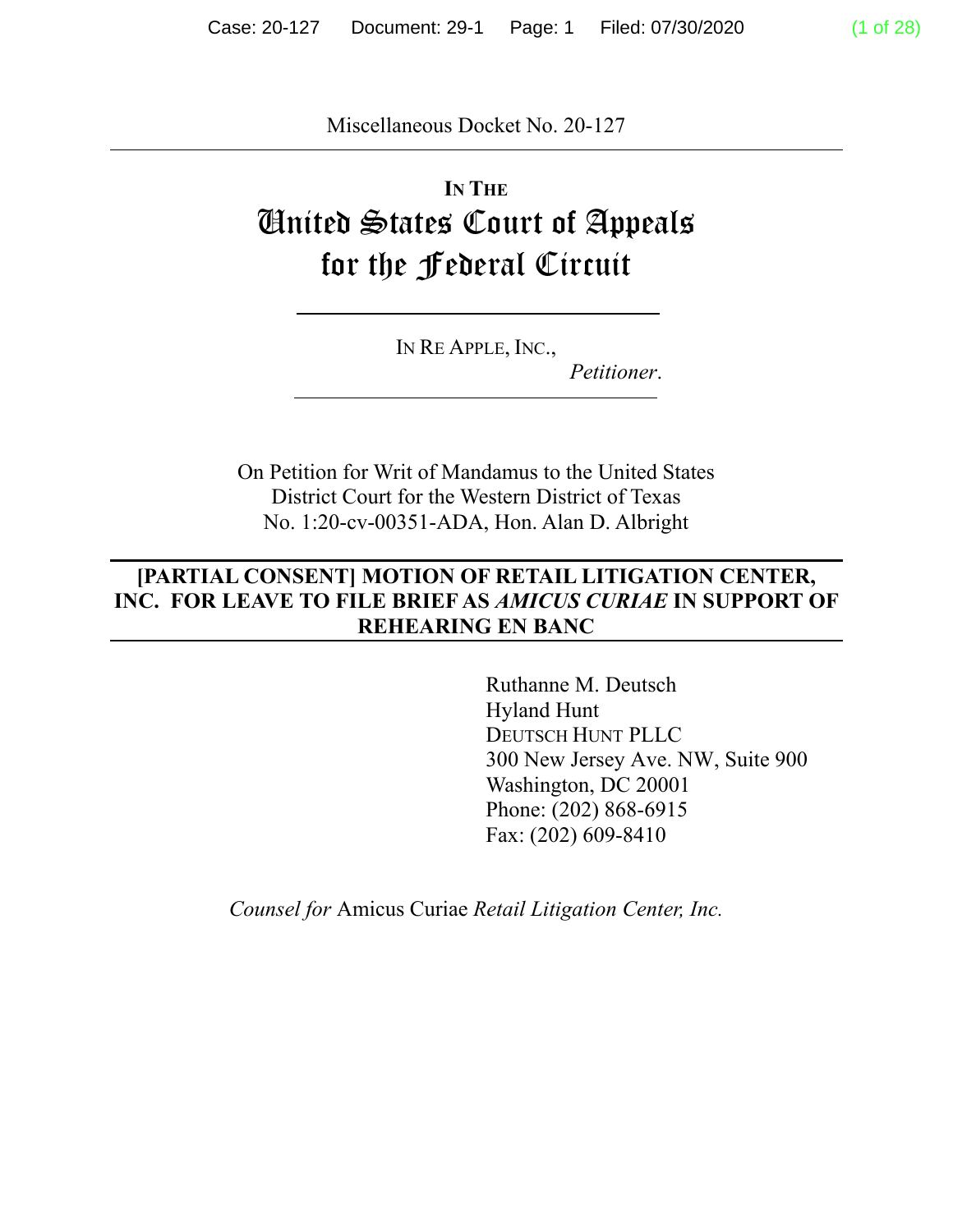**FORM 9. Certificate of Interest Form 9 (p. 1)** 

**July 2020**

# **UNITED STATES COURT OF APPEALS FOR THE FEDERAL CIRCUIT**

### **CERTIFICATE OF INTEREST**

**Case Number** 2020-127

**Short Case Caption** In re: APPLE, INC.

Filing Party/Entity Retail Litigation Center, Inc.

**Instructions:** Complete each section of the form. In answering items 2 and 3, be specific as to which represented entities the answers apply; lack of specificity may result in non-compliance. **Please enter only one item per box; attach additional pages as needed and check the relevant box**. Counsel must immediately file an amended Certificate of Interest if information changes. Fed. Cir. R. 47.4(b). **EXECTS COMPLET ASSET ASSET ASSET ASSET ASSET ASSET ASSET ASSET AND ASSET ASSET ASSET ASSOCIATE AND DRIGHT AND DRIGHT AND DRIGHT AND DRIGHT AND AND PAGE AND AND PAGE AND ATA(b).**<br>The an amended Certificate of Interest if i

I certify the following information and any attached sheets are accurate and complete to the best of my knowledge.

Date:  $\frac{07/30/2020}{20}$  Signature:

Name: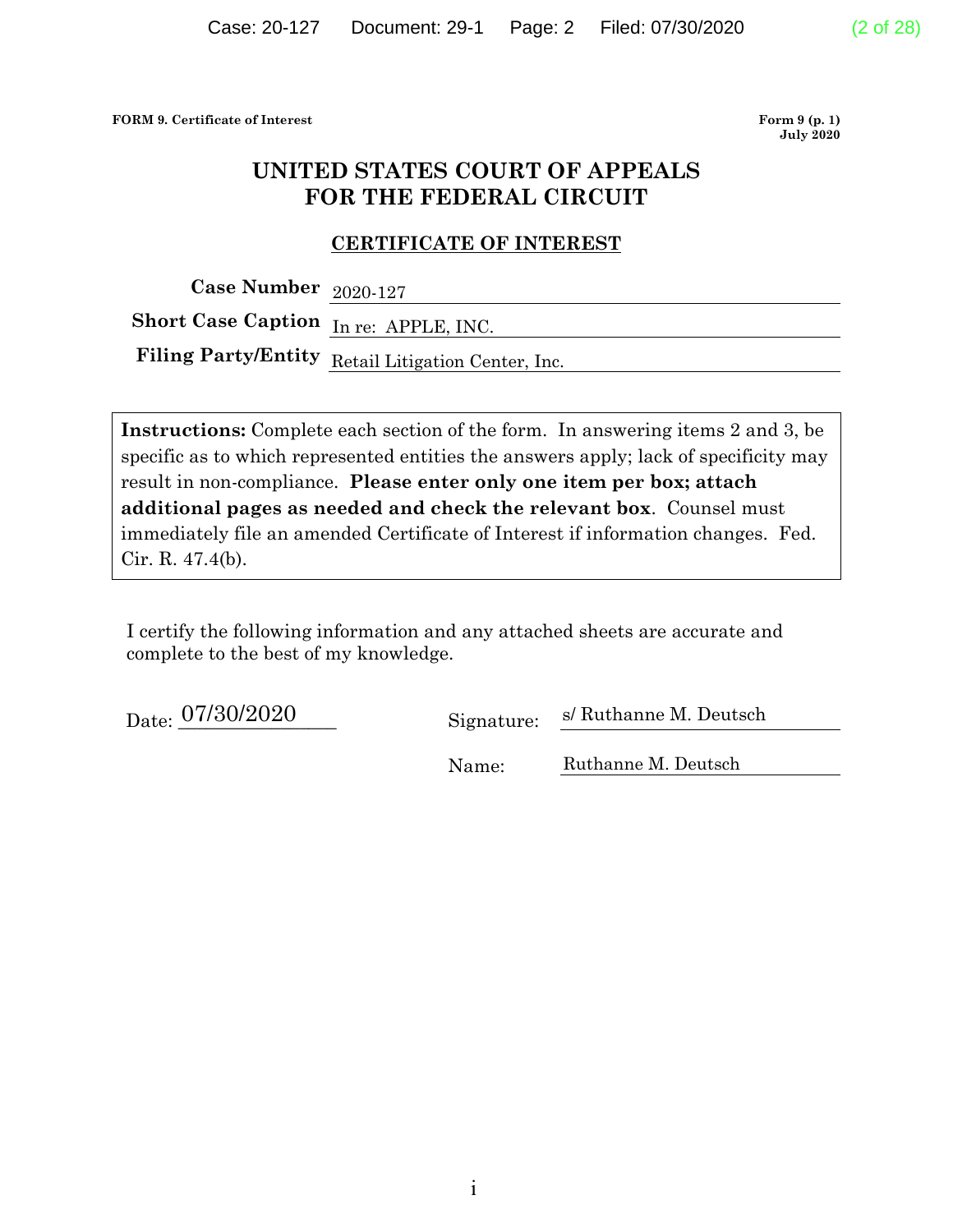#### **FORM 9. Certificate of Interest Form 9 (p. 2)**

**July 2020**

| 1. Represented<br>Entities.<br>Fed. Cir. R. $47.4(a)(1)$ .                                       | 2. Real Party in<br>Interest.<br>Fed. Cir. R. 47.4(a)(2).                                                                                                  | 3. Parent Corporations<br>and Stockholders.<br>Fed. Cir. R. $47.4(a)(3)$ .                                                                                    |  |
|--------------------------------------------------------------------------------------------------|------------------------------------------------------------------------------------------------------------------------------------------------------------|---------------------------------------------------------------------------------------------------------------------------------------------------------------|--|
| Provide the full names of<br>all entities represented<br>by undersigned counsel in<br>this case. | Provide the full names of<br>all real parties in interest<br>for the entities. Do not<br>list the real parties if<br>they are the same as the<br>entities. | Provide the full names of<br>all parent corporations<br>for the entities and all<br>publicly held companies<br>that own 10% or more<br>stock in the entities. |  |
| None/Not Applicable                                                                              | $\triangleright$ None/Not Applicable                                                                                                                       | $\triangleright$ None/Not Applicable                                                                                                                          |  |
| Retail Litigation Center, Inc.                                                                   |                                                                                                                                                            |                                                                                                                                                               |  |
|                                                                                                  |                                                                                                                                                            |                                                                                                                                                               |  |
|                                                                                                  |                                                                                                                                                            |                                                                                                                                                               |  |
|                                                                                                  |                                                                                                                                                            |                                                                                                                                                               |  |
|                                                                                                  |                                                                                                                                                            |                                                                                                                                                               |  |
|                                                                                                  |                                                                                                                                                            |                                                                                                                                                               |  |
|                                                                                                  |                                                                                                                                                            |                                                                                                                                                               |  |
|                                                                                                  |                                                                                                                                                            |                                                                                                                                                               |  |
|                                                                                                  |                                                                                                                                                            |                                                                                                                                                               |  |
|                                                                                                  |                                                                                                                                                            |                                                                                                                                                               |  |
|                                                                                                  |                                                                                                                                                            |                                                                                                                                                               |  |
|                                                                                                  |                                                                                                                                                            |                                                                                                                                                               |  |
| Additional pages attached                                                                        |                                                                                                                                                            |                                                                                                                                                               |  |

Additional pages attached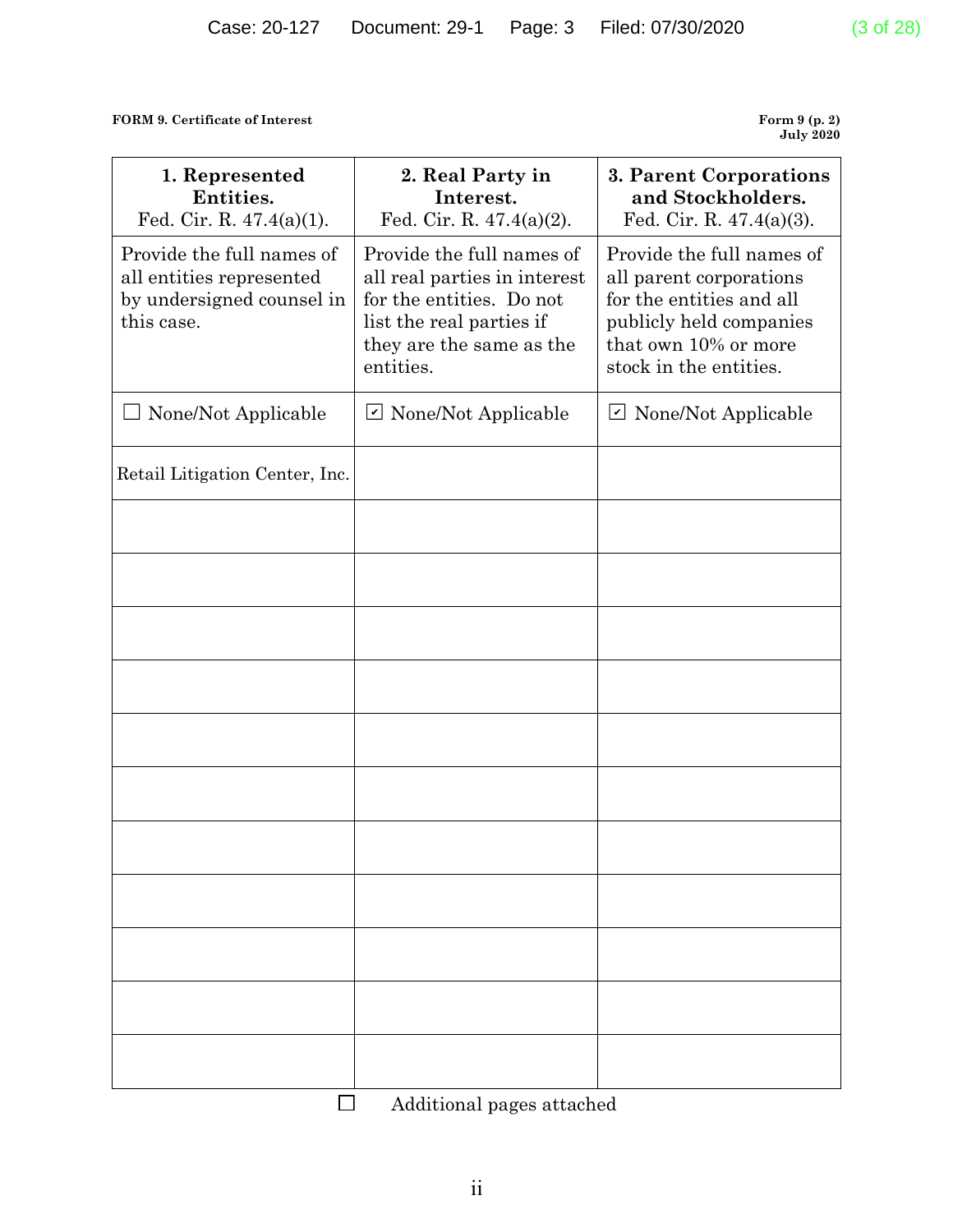### **FORM 9. Certificate of Interest Form 9 (p. 3)**

**July 2020**

**4. Legal Representatives.** List all law firms, partners, and associates that (a) appeared for the entities in the originating court or agency or (b) are expected to appear in this court for the entities. Do not include those who have already entered an appearance in this court. Fed. Cir. R. 47.4(a)(4).

| None/Not Applicable | $\mathbf{1}$        | Additional pages attached |
|---------------------|---------------------|---------------------------|
| Deutsch Hunt PLLC   | Ruthanne M. Deutsch | Hyland Hunt               |
|                     |                     |                           |
|                     |                     |                           |

**5. Related Cases.** Provide the case titles and numbers of any case known to be pending in this court or any other court or agency that will directly affect or be directly affected by this court's decision in the pending appeal. Do not include the originating case number(s) for this case. Fed. Cir. R. 47.4(a)(5). See also Fed. Cir. R. 47.5(b).

| $ \mathbf{v} $ | None/Not Applicable |  | Additional pages attached |
|----------------|---------------------|--|---------------------------|
|                |                     |  |                           |
|                |                     |  |                           |
|                |                     |  |                           |
|                |                     |  |                           |
|                |                     |  |                           |
|                |                     |  |                           |

**6. Organizational Victims and Bankruptcy Cases**. Provide any information required under Fed. R. App. P. 26.1(b) (organizational victims in criminal cases) and 26.1(c) (bankruptcy case debtors and trustees). Fed. Cir. R. 47.4(a)(6).

| $\vert\mathbf{v}\vert$ | None/Not Applicable |  | Additional pages attached |
|------------------------|---------------------|--|---------------------------|
|                        |                     |  |                           |
|                        |                     |  |                           |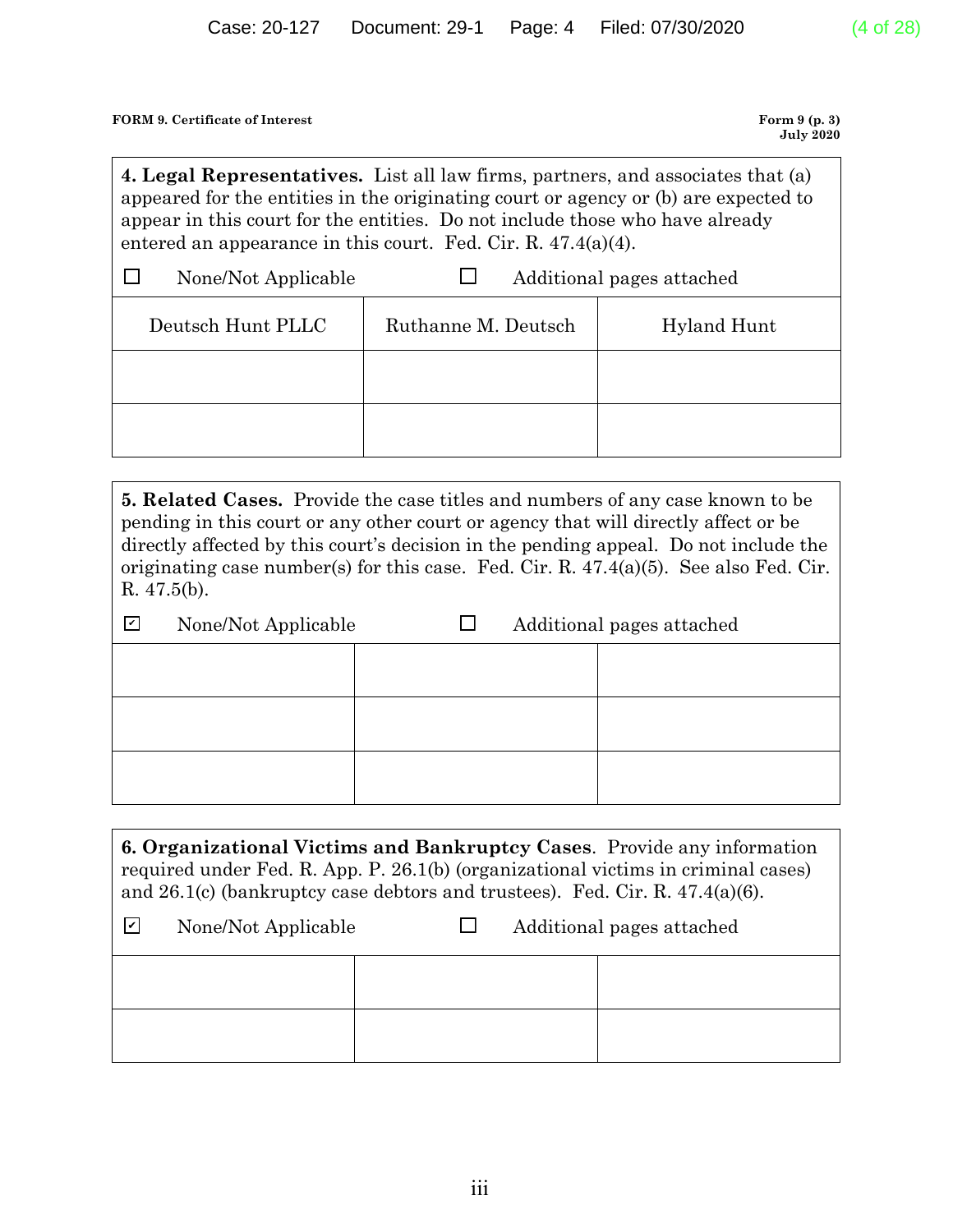As called for by Federal Rule of Appellate Procedure 29(b) and Federal Circuit Rules 29 and 35(g), Retail Litigation Center, Inc. ("RLC") hereby moves for leave to file a brief as *amicus curiae* in support of rehearing en banc. RLC has conferred with counsel for all parties. Petitioner consents. Counsel for Respondent has not responded to communications requesting consent. The proposed amicus brief is attached as Exhibit 1 to this motion.

The Retail Litigation Center, Inc. is the only trade organization dedicated to representing the retail industry in the judiciary. The RLC's members include many of the country's largest and most innovative retailers. These leading retailers employ millions of workers in the United States, provide goods and services to tens of millions of consumers, and account for tens of billions of dollars in annual sales. The RLC seeks to provide courts with retail-industry perspectives on important legal issues impacting its members, and to highlight the potential industry-wide consequences of significant pending cases.

Amicus supports en banc review because the panel's decision risks collapsing the distinction between a proper venue and the clearly more convenient venue—a distinction that matters for industries across all economic sectors and cases of all types. Most of the RLC's members operate nationwide or across large regional areas, and are thus often subject to suit in venues that are proper yet wholly unconnected to the suit and exceptionally inconvenient. Section 1404 protects against being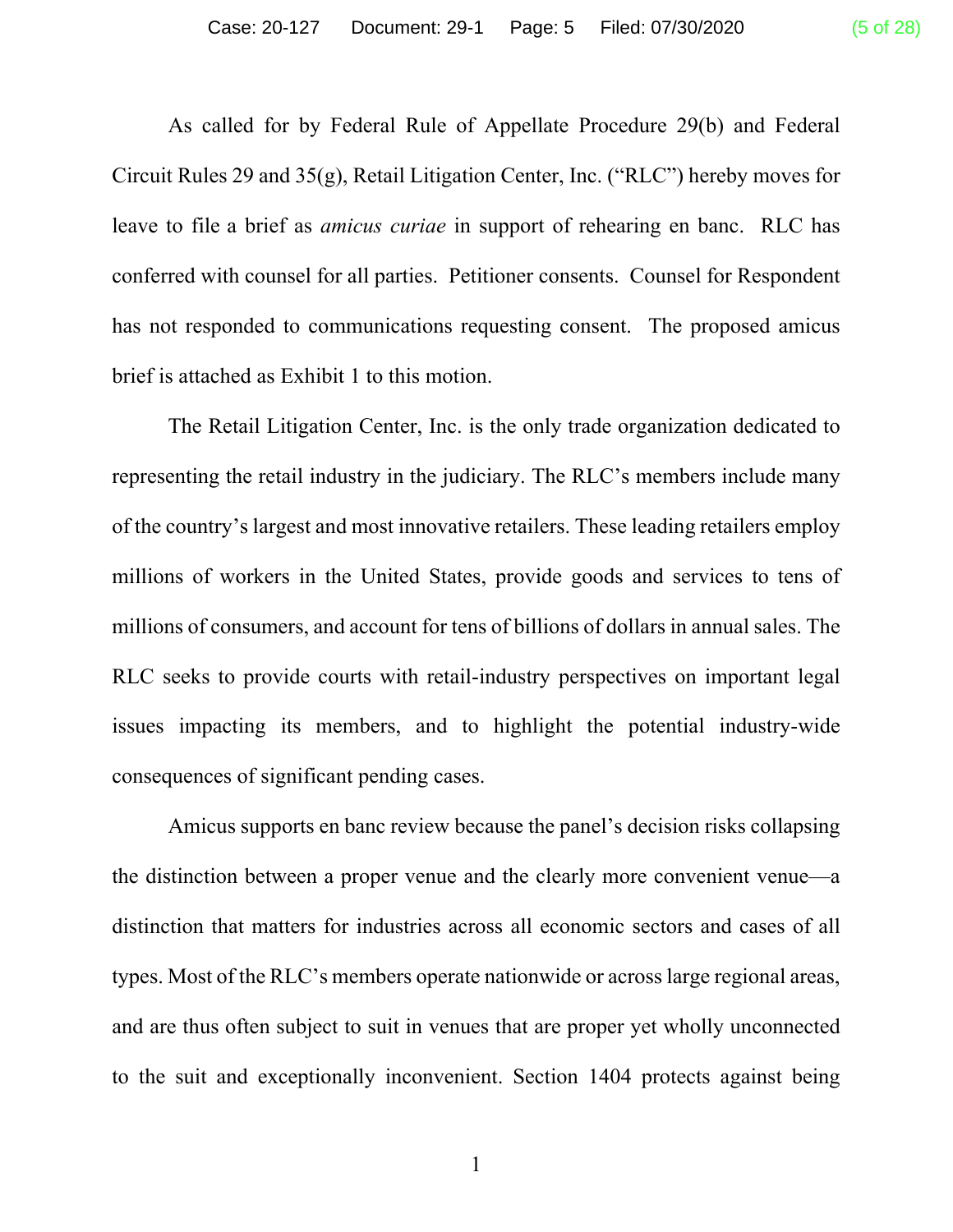forced to defend an action in such a proper-but-inconvenient venue. But only so long as rules are enforced that give primacy to case-specific factors (like witness convenience) and require evidence (not unsupported assertion) to establish a connection between the suit and one of a defendant's many operating locations. By declining to enforce those rules here, the panel opened the door to situations where any proper venue is deemed a convenient-enough one, permitting district courts to disregard proof of a vastly more convenient forum and increasing the incentives for forum shopping.

For the foregoing reasons, RLC respectfully requests that this motion be granted and that it be permitted to file the proposed amicus brief.

Dated: July 30, 2020 Respectfully submitted,

By: */s/* Ruthanne M. Deutsch

Ruthanne M. Deutsch Hyland Hunt DEUTSCH HUNT PLLC 300 New Jersey Ave. NW Suite 900 Washington, DC 20001 Phone: (202) 868-6915

Counsel for *Amicus Curiae* Retail Litigation Center, Inc.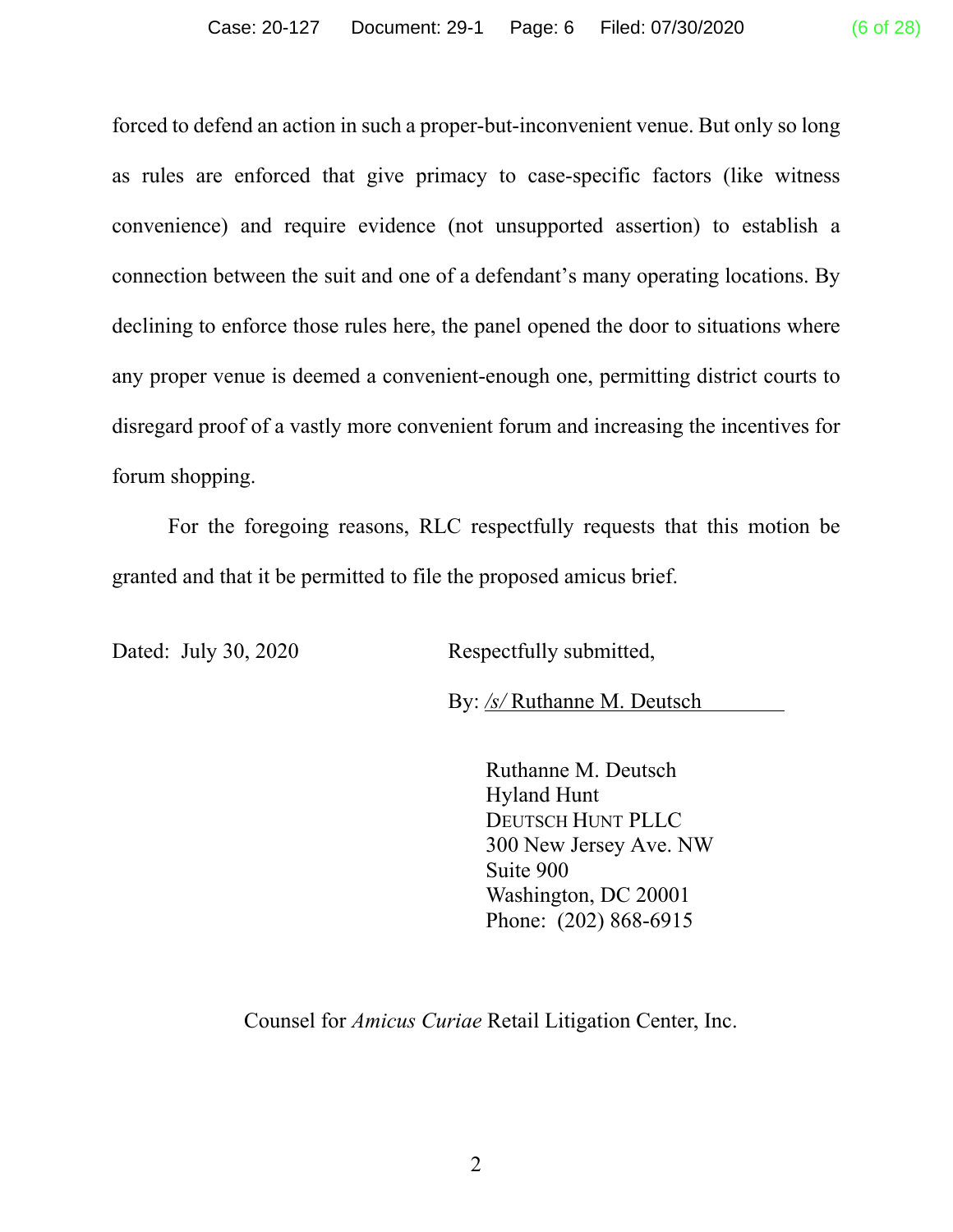## **CERTIFICATE OF COMPLIANCE**

The undersigned hereby certifies that this motion complies with the typevolume limitation of Federal Rule of Appellate Procedure 27(d)(2)(A).

1. Exclusive of the exempted portions of the brief, as provided in Federal Rule of Appellate Procedure 32(f) and Federal Circuit Rule 32(b), the motion contains 357 words.

2. This brief has been prepared in proportionally spaced typeface using Microsoft Word 2016 in 14-point Times New Roman font. As permitted by Federal Rule of Appellate Procedure  $32(g)$ , the undersigned has relied on the word count feature of this Microsoft Word in preparing this certificate.

Dated: July 30, 2020 /s/ Ruthanne M. Deutsch Ruthanne M. Deutsch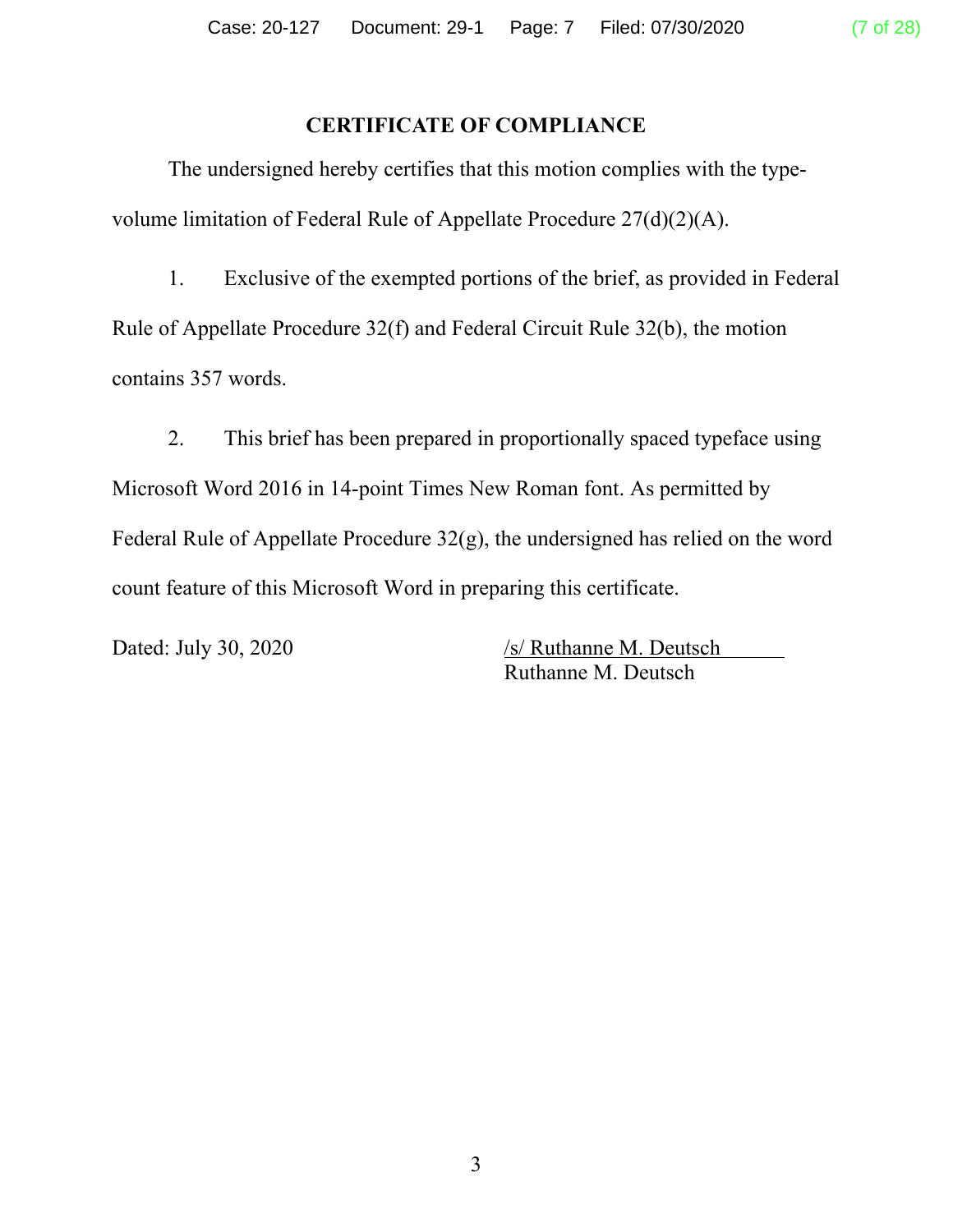## **CERTIFICATE OF SERVICE**

I hereby certify that I filed the foregoing motion and accompanying exhibit

with the Clerk of the United States Court of Appeals for the Federal Circuit via the

CM/ECF system this 30th day of July, 2020, and served a copy on counsel of

record by the CM/ECF system.

A copy of the foregoing was served upon the district court judge via first-

class USPS mail:

Hon. Alan D Albright United States District Court for the Western District of Texas 501 West Fifth Street, Suite 1100 Austin, Texas 78701 Telephone: (512) 916-5896

Dated: July 30, 2020 /s/Ruthanne M. Deutsch Ruthanne M. Deutsch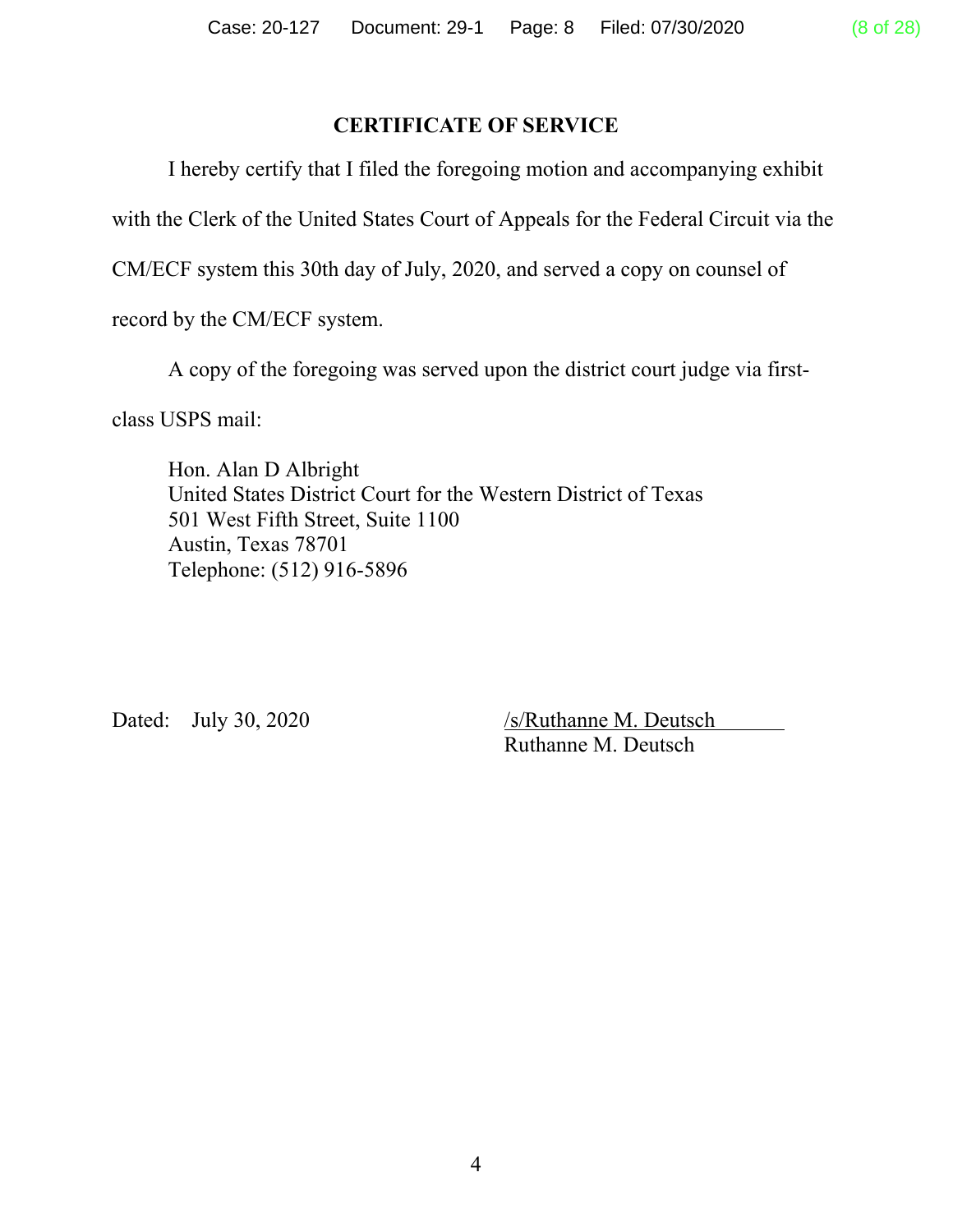Miscellaneous Docket No. 20-127

# **IN THE** United States Court of Appeals for the Federal Circuit

IN RE APPLE, INC.,

*Petitioner*.

On Petition for Writ of Mandamus to the United States District Court for the Western District of Texas No. 1:20-cv-00351-ADA, Hon. Alan D. Albright

# **BRIEF OF RETAIL LITIGATION CENTER, INC. AS** *AMICUS CURIAE* **IN SUPPORT OF REHEARING EN BANC**

Ruthanne M. Deutsch Hyland Hunt DEUTSCH HUNT PLLC 300 New Jersey Ave. NW, Suite 900 Washington, DC 20001 Phone: (202) 868-6915 Fax: (202) 609-8410

*Counsel for* Amicus Curiae *Retail Litigation Center, Inc.*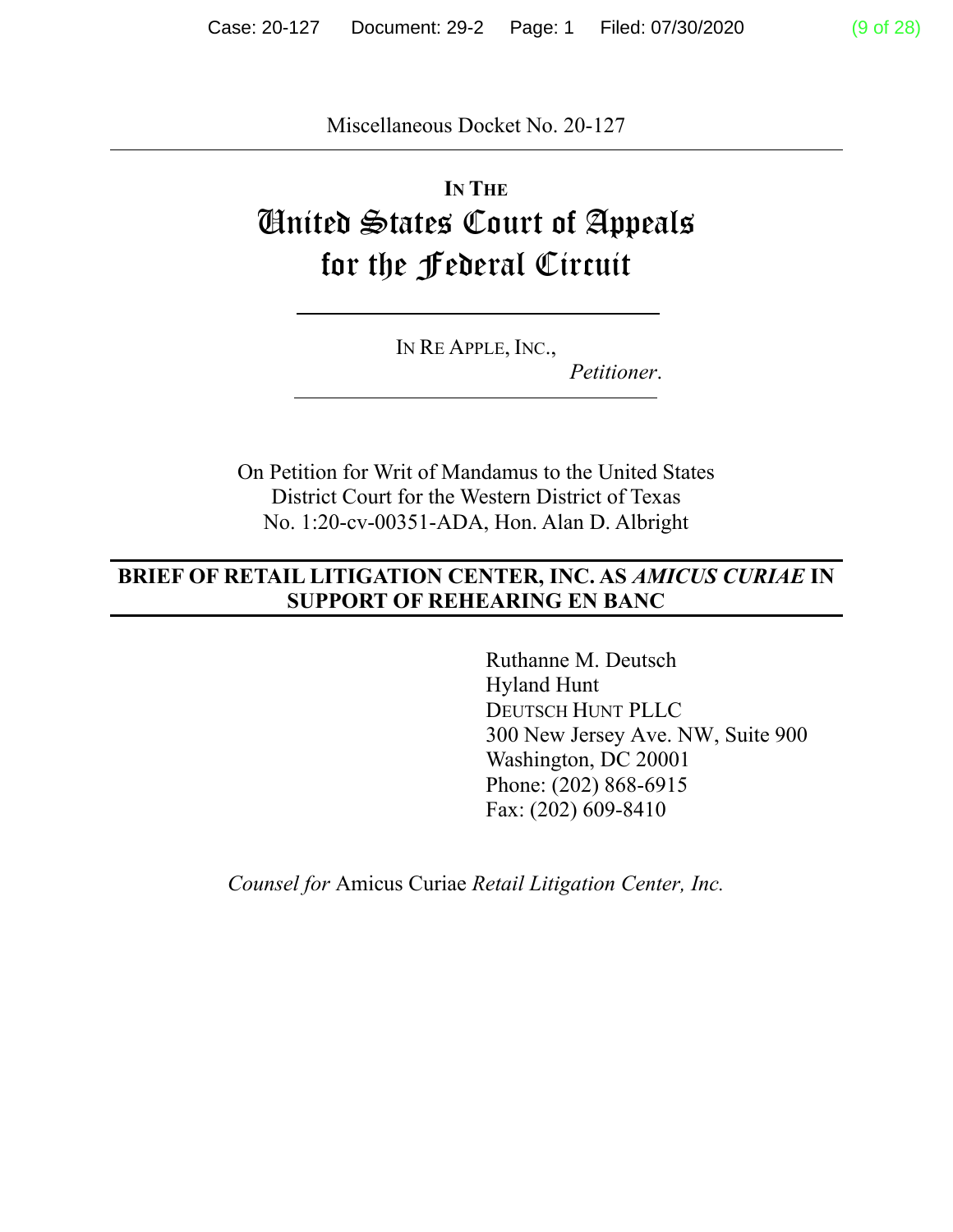**FORM 9. Certificate of Interest Form 9 (p. 1)** 

**July 2020**

# **UNITED STATES COURT OF APPEALS FOR THE FEDERAL CIRCUIT**

### **CERTIFICATE OF INTEREST**

**Case Number** 2020-127

**Short Case Caption** In re: APPLE, INC.

Filing Party/Entity Retail Litigation Center, Inc.

**Instructions:** Complete each section of the form. In answering items 2 and 3, be specific as to which represented entities the answers apply; lack of specificity may result in non-compliance. **Please enter only one item per box; attach additional pages as needed and check the relevant box**. Counsel must immediately file an amended Certificate of Interest if information changes. Fed. Cir. R. 47.4(b). **EXECTS COMPLET ASSET ASSET ASSET ASSET ASSET ASSET ASSET ASSET AND ASSET ASSET ASSET ASSOCIATE AND DRIGHT AND DRIGHT AND DRIGHT AND DRIGHT AND AND PAGE AND AND PAGE AND ATA(b).**<br>The an amended Certificate of Interest if i

I certify the following information and any attached sheets are accurate and complete to the best of my knowledge.

Date:  $\frac{07/30/2020}{20}$  Signature:

Name: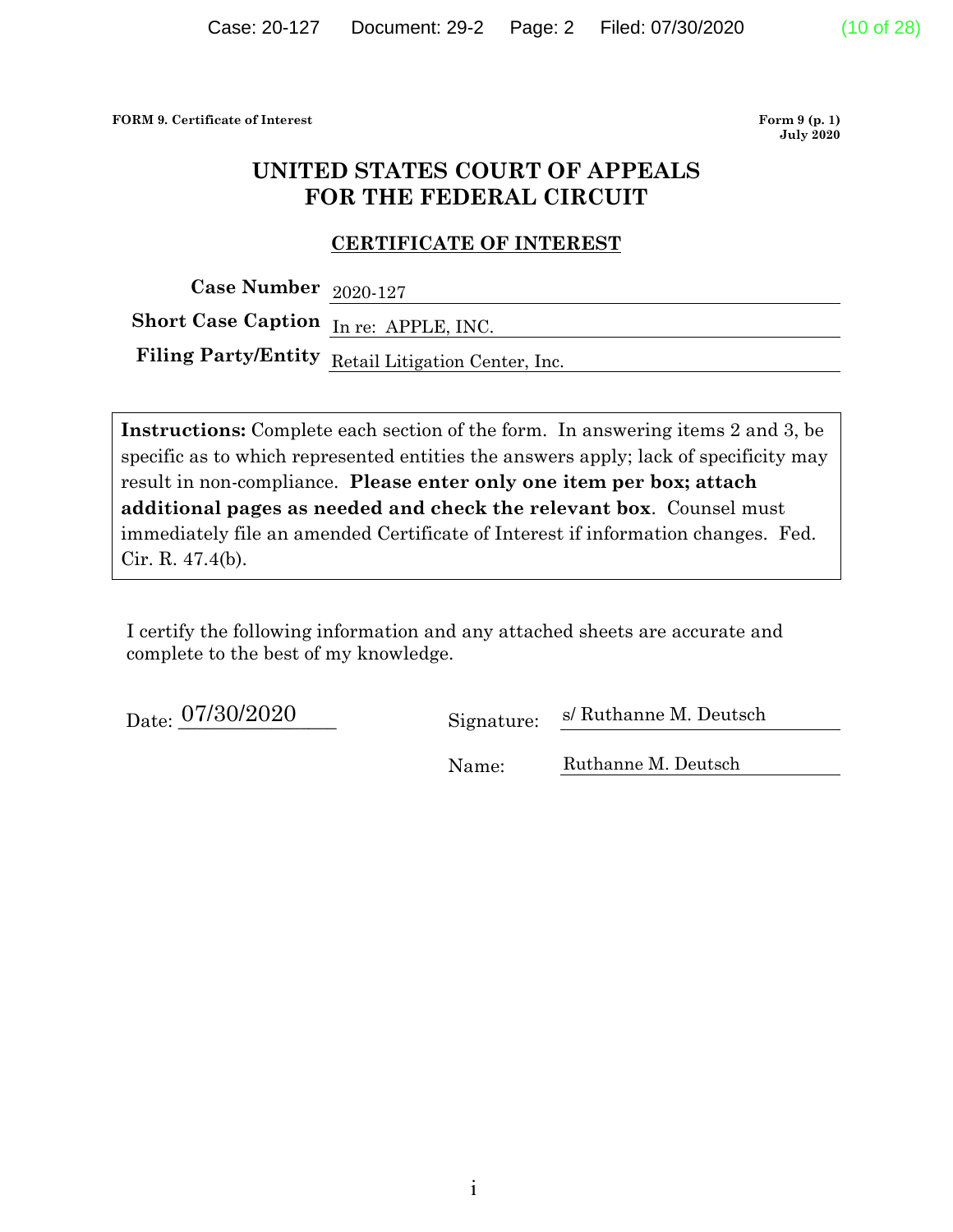#### **FORM 9. Certificate of Interest Form 9 (p. 2)**

**July 2020**

| 1. Represented<br>Entities.<br>Fed. Cir. R. $47.4(a)(1)$ .                                       | 2. Real Party in<br>Interest.<br>Fed. Cir. R. 47.4(a)(2).                                                                                                  | 3. Parent Corporations<br>and Stockholders.<br>Fed. Cir. R. $47.4(a)(3)$ .                                                                                    |  |  |
|--------------------------------------------------------------------------------------------------|------------------------------------------------------------------------------------------------------------------------------------------------------------|---------------------------------------------------------------------------------------------------------------------------------------------------------------|--|--|
| Provide the full names of<br>all entities represented<br>by undersigned counsel in<br>this case. | Provide the full names of<br>all real parties in interest<br>for the entities. Do not<br>list the real parties if<br>they are the same as the<br>entities. | Provide the full names of<br>all parent corporations<br>for the entities and all<br>publicly held companies<br>that own 10% or more<br>stock in the entities. |  |  |
| None/Not Applicable                                                                              | $\Box$ None/Not Applicable                                                                                                                                 | $\triangleright$ None/Not Applicable                                                                                                                          |  |  |
| Retail Litigation Center, Inc.                                                                   |                                                                                                                                                            |                                                                                                                                                               |  |  |
|                                                                                                  |                                                                                                                                                            |                                                                                                                                                               |  |  |
|                                                                                                  |                                                                                                                                                            |                                                                                                                                                               |  |  |
|                                                                                                  |                                                                                                                                                            |                                                                                                                                                               |  |  |
|                                                                                                  |                                                                                                                                                            |                                                                                                                                                               |  |  |
|                                                                                                  |                                                                                                                                                            |                                                                                                                                                               |  |  |
|                                                                                                  |                                                                                                                                                            |                                                                                                                                                               |  |  |
|                                                                                                  |                                                                                                                                                            |                                                                                                                                                               |  |  |
|                                                                                                  |                                                                                                                                                            |                                                                                                                                                               |  |  |
|                                                                                                  |                                                                                                                                                            |                                                                                                                                                               |  |  |
|                                                                                                  |                                                                                                                                                            |                                                                                                                                                               |  |  |
|                                                                                                  |                                                                                                                                                            |                                                                                                                                                               |  |  |
| Additional pages attached                                                                        |                                                                                                                                                            |                                                                                                                                                               |  |  |

Additional pages attached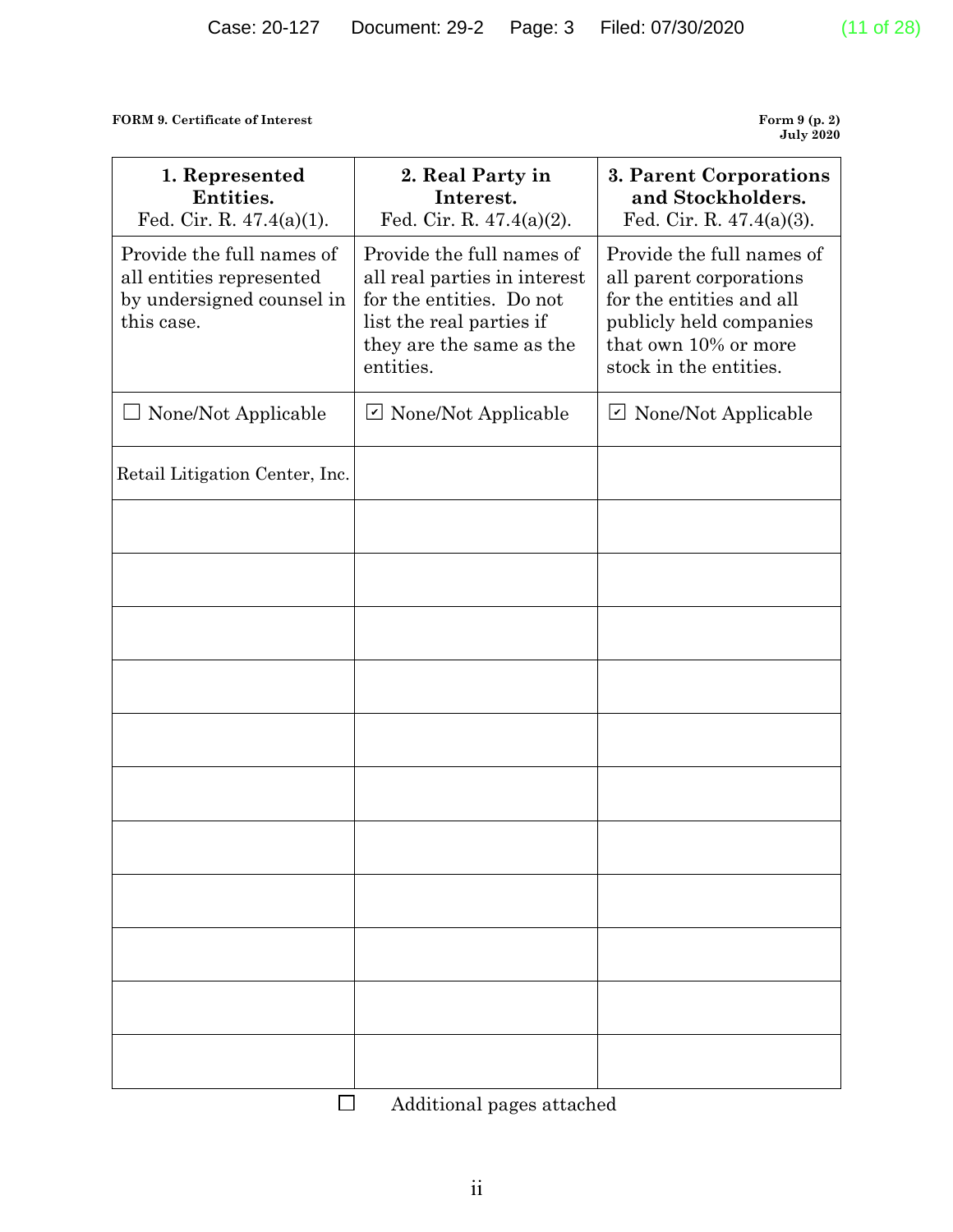#### **FORM 9. Certificate of Interest Form 9 (p. 3)**

**July 2020**

**4. Legal Representatives.** List all law firms, partners, and associates that (a) appeared for the entities in the originating court or agency or (b) are expected to appear in this court for the entities. Do not include those who have already entered an appearance in this court. Fed. Cir. R. 47.4(a)(4).

| None/Not Applicable | $\mathbf{1}$        | Additional pages attached |
|---------------------|---------------------|---------------------------|
| Deutsch Hunt PLLC   | Ruthanne M. Deutsch | Hyland Hunt               |
|                     |                     |                           |
|                     |                     |                           |

**5. Related Cases.** Provide the case titles and numbers of any case known to be pending in this court or any other court or agency that will directly affect or be directly affected by this court's decision in the pending appeal. Do not include the originating case number(s) for this case. Fed. Cir. R. 47.4(a)(5). See also Fed. Cir. R. 47.5(b).

| $\overline{\mathcal{C}}$ | None/Not Applicable | $\mathbf{I}$ | Additional pages attached |
|--------------------------|---------------------|--------------|---------------------------|
|                          |                     |              |                           |
|                          |                     |              |                           |
|                          |                     |              |                           |
|                          |                     |              |                           |
|                          |                     |              |                           |
|                          |                     |              |                           |

**6. Organizational Victims and Bankruptcy Cases**. Provide any information required under Fed. R. App. P. 26.1(b) (organizational victims in criminal cases) and 26.1(c) (bankruptcy case debtors and trustees). Fed. Cir. R. 47.4(a)(6).

| $ \mathcal{V} $ | None/Not Applicable | $\mathbf{I}$ | Additional pages attached |
|-----------------|---------------------|--------------|---------------------------|
|                 |                     |              |                           |
|                 |                     |              |                           |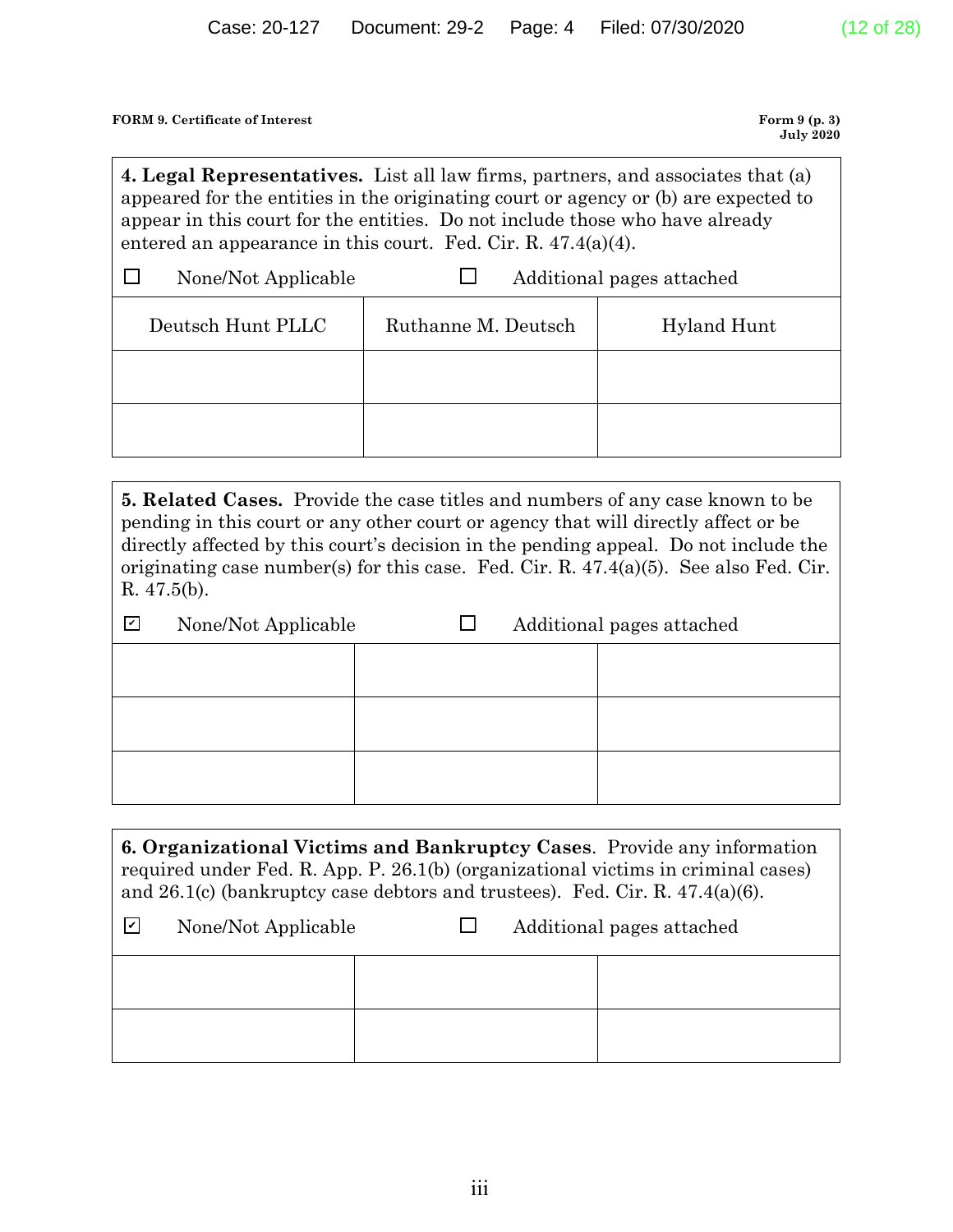# **TABLE OF CONTENTS**

|  |  | Page |
|--|--|------|
|  |  |      |

|           | THE PANEL'S DECISION CONFLATES PROPER VENUE AND<br>CONVENIENT VENUE AND CREATES PERVERSE INCENTIVES FOR<br>HARMFUL FORUM SHOPPING AND FORUM SELLING. 3 |
|-----------|--------------------------------------------------------------------------------------------------------------------------------------------------------|
| А.        | Rehearing Is Warranted to Keep Section 1404(a)'s Promise. 3                                                                                            |
| <b>B.</b> | Incentives for Harmful Forum Shopping and Forum Selling<br>Will Arise Absent a Grant of Rehearing to Confirm the Clear                                 |
|           |                                                                                                                                                        |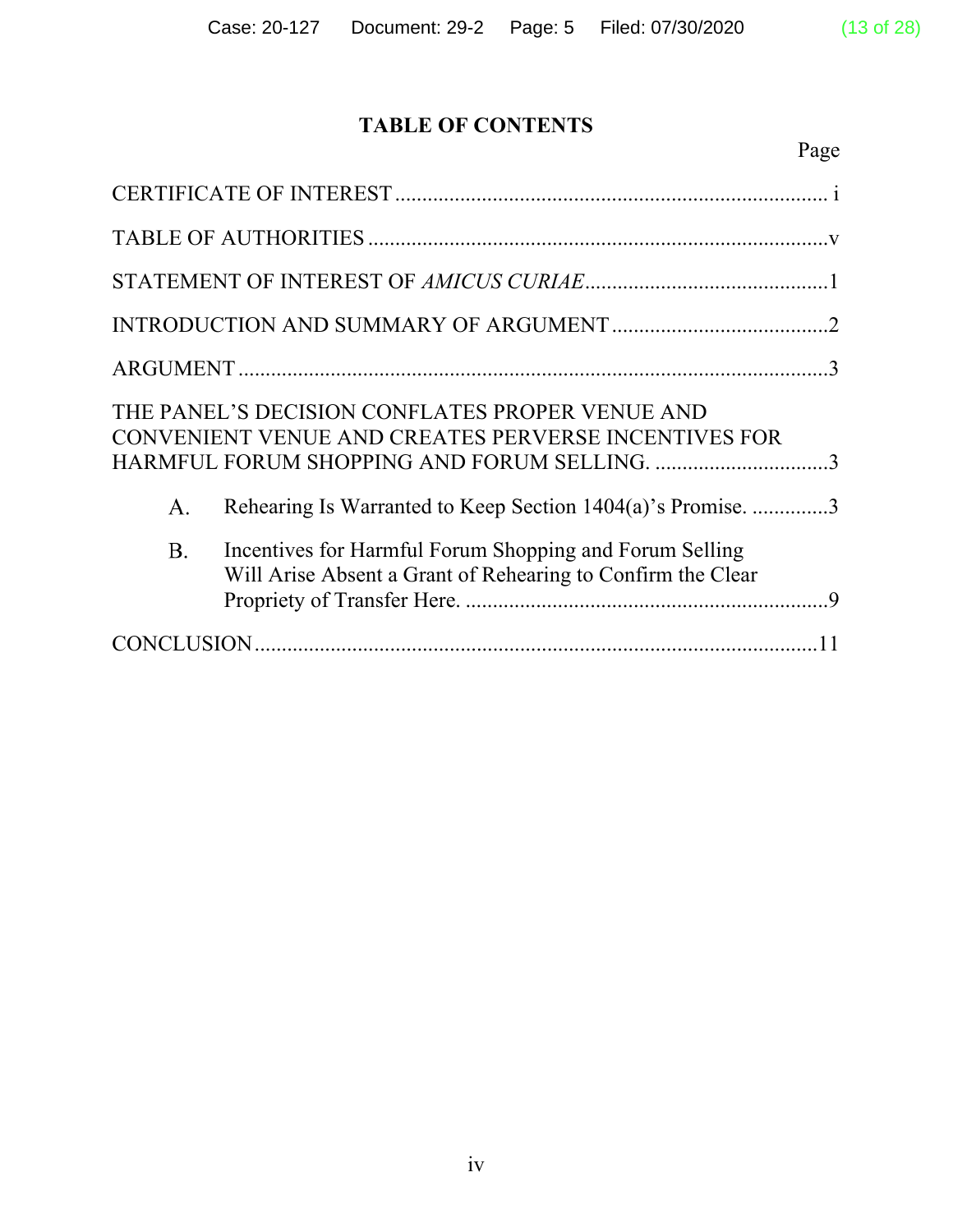# **TABLE OF AUTHORITIES**

# **Page(s)**

# **Cases**

| Atlantic Marine Const. v. U.S. Dist. Ct.,                        |
|------------------------------------------------------------------|
| Gulf Oil Corp. v. Gilbert, d/b/a Gilbert Storage & Transfer Co., |
| In re BP Lubricants USA Inc.,                                    |
| In re Cray Inc.,                                                 |
| In re Genentech,                                                 |
| In re Nintendo Co. Ltd.,                                         |
| In re Volkswagen of America, Inc.,                               |
| LaBuy v. Howes Leather Co.,                                      |
| Norwood v. Kirkpatrick,                                          |
| TC Heartland LLC v. Kraft Grp. Food Brands LLC,                  |
| Van Dusen v. Barrack,                                            |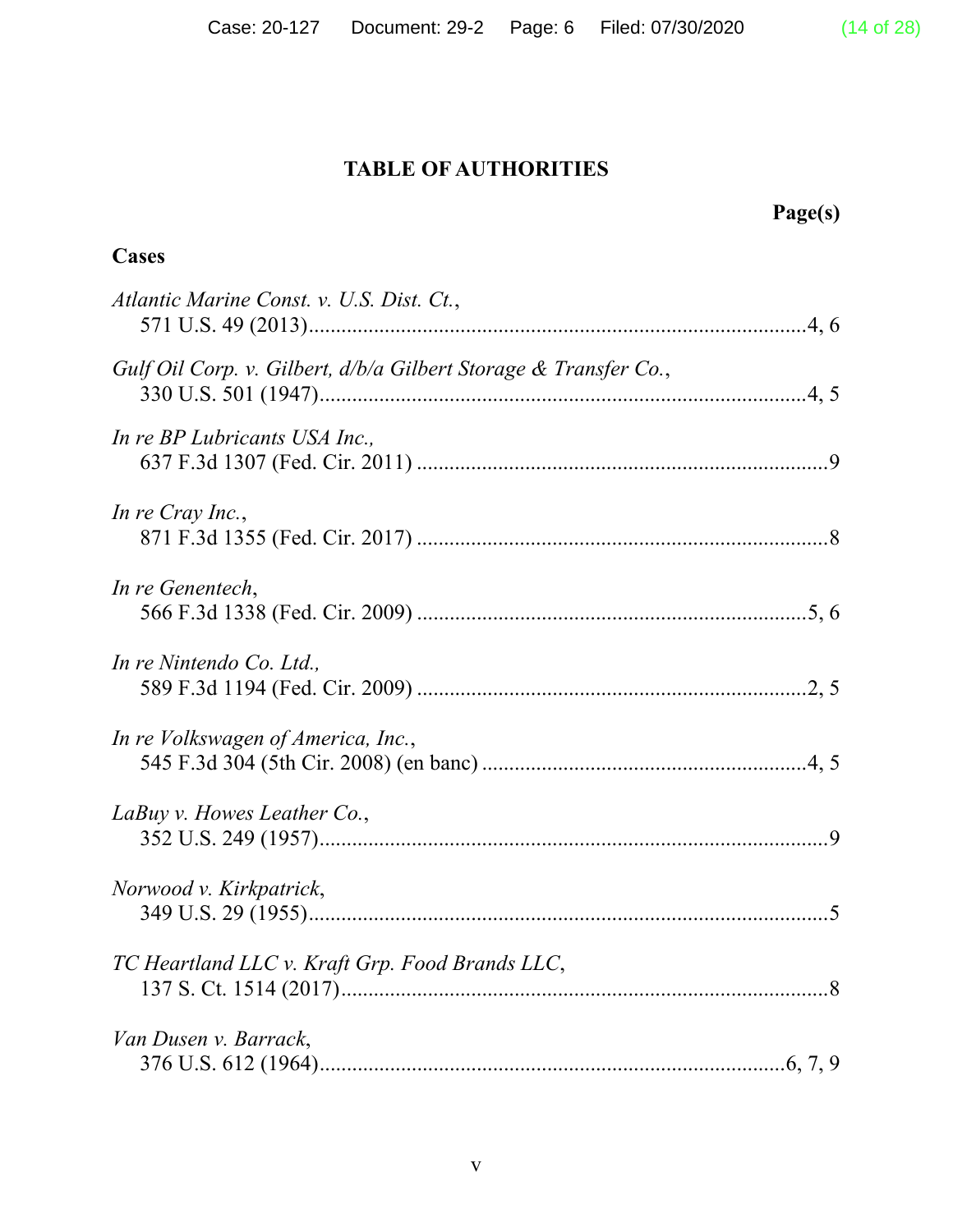# **Statutes**

# **Other Authorities**

| Brian L. Frye & Christopher J. Ryan, Jr., Fixing Forum Selling,  |  |
|------------------------------------------------------------------|--|
| Daniel Klerman & Greg Reilly, Forum Selling,                     |  |
| J. Jonas Anderson, Reining in a Renegade Court: TC Heartland and |  |
| Josh Landau, Meet the Western District of Texas—NPEs Certainly   |  |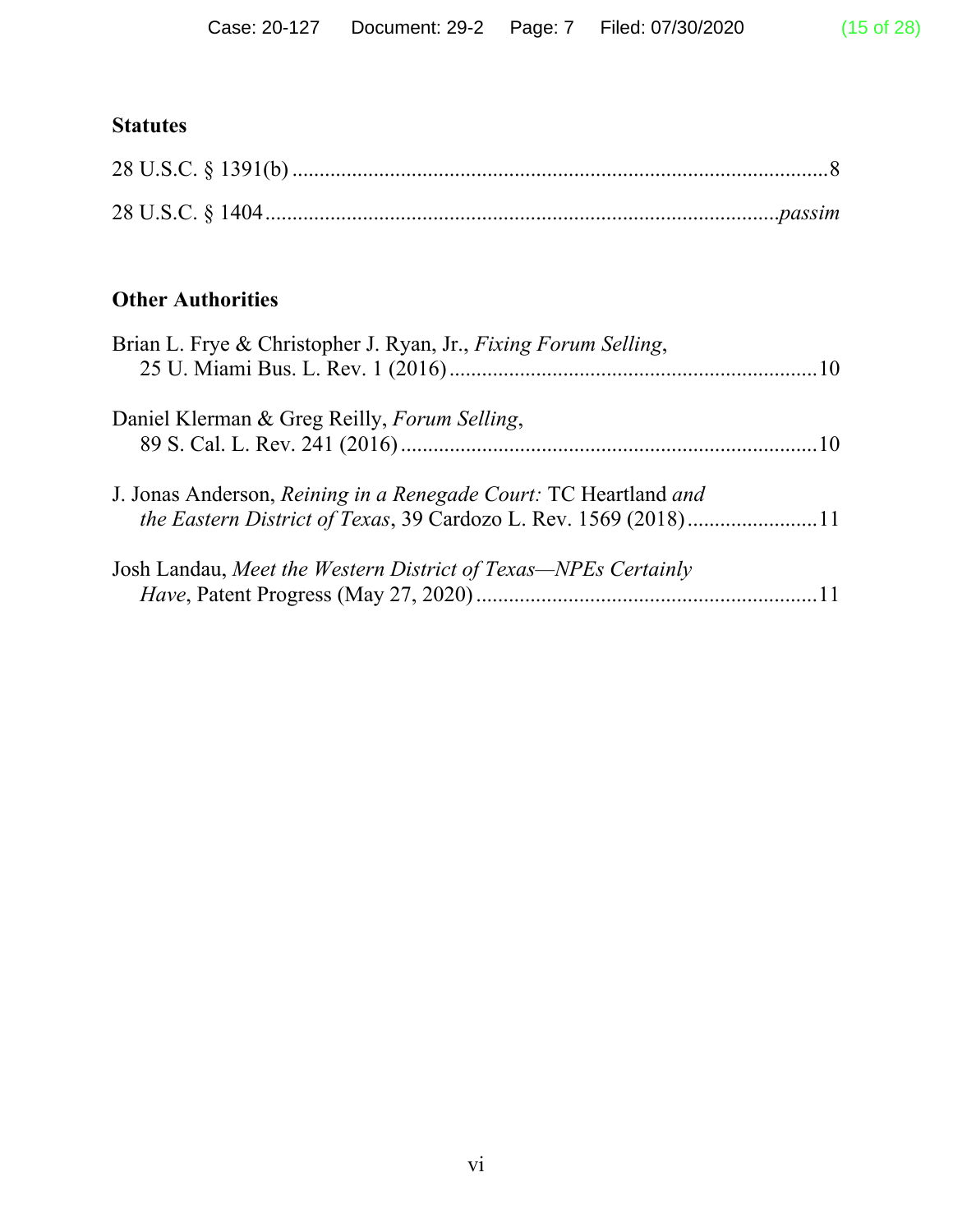# **STATEMENT OF INTEREST OF** *AMICUS CURIAE***<sup>1</sup>**

The Retail Litigation Center, Inc. ("RLC") is the only trade organization dedicated to representing the retail industry in the judiciary. The RLC's members include many of the country's largest and most innovative retailers. These leading retailers employ millions of workers in the United States, provide goods and services to tens of millions of consumers, and account for tens of billions of dollars in annual sales. The RLC seeks to provide courts with retail-industry perspectives on important legal issues impacting its members, and to highlight the potential industrywide consequences of significant pending cases.

Amicus supports en banc review because the panel's decision risks collapsing the distinction between a proper venue and the clearly more convenient venue—a distinction that matters for industries across all economic sectors and cases of all types. Most of the RLC's members operate nationwide or across large regional areas, and are thus often subject to suit in venues that are proper yet wholly unconnected to the suit and exceptionally inconvenient. Section 1404 protects against being forced to defend an action in such a proper-but-inconvenient venue. But only so long

<sup>&</sup>lt;sup>1</sup> No counsel for any party authored this brief in whole or in part, and no person or entity other than the amicus, its members, or its counsel made a monetary contribution intended to fund the brief's preparation or submission. The brief is accompanied by a motion for leave to file. Petitioner consents; counsel for STC.UNM has not responded to communications requesting consent. *See* Fed. R. App. P. 29(b); Fed. Cir. R. 35(g).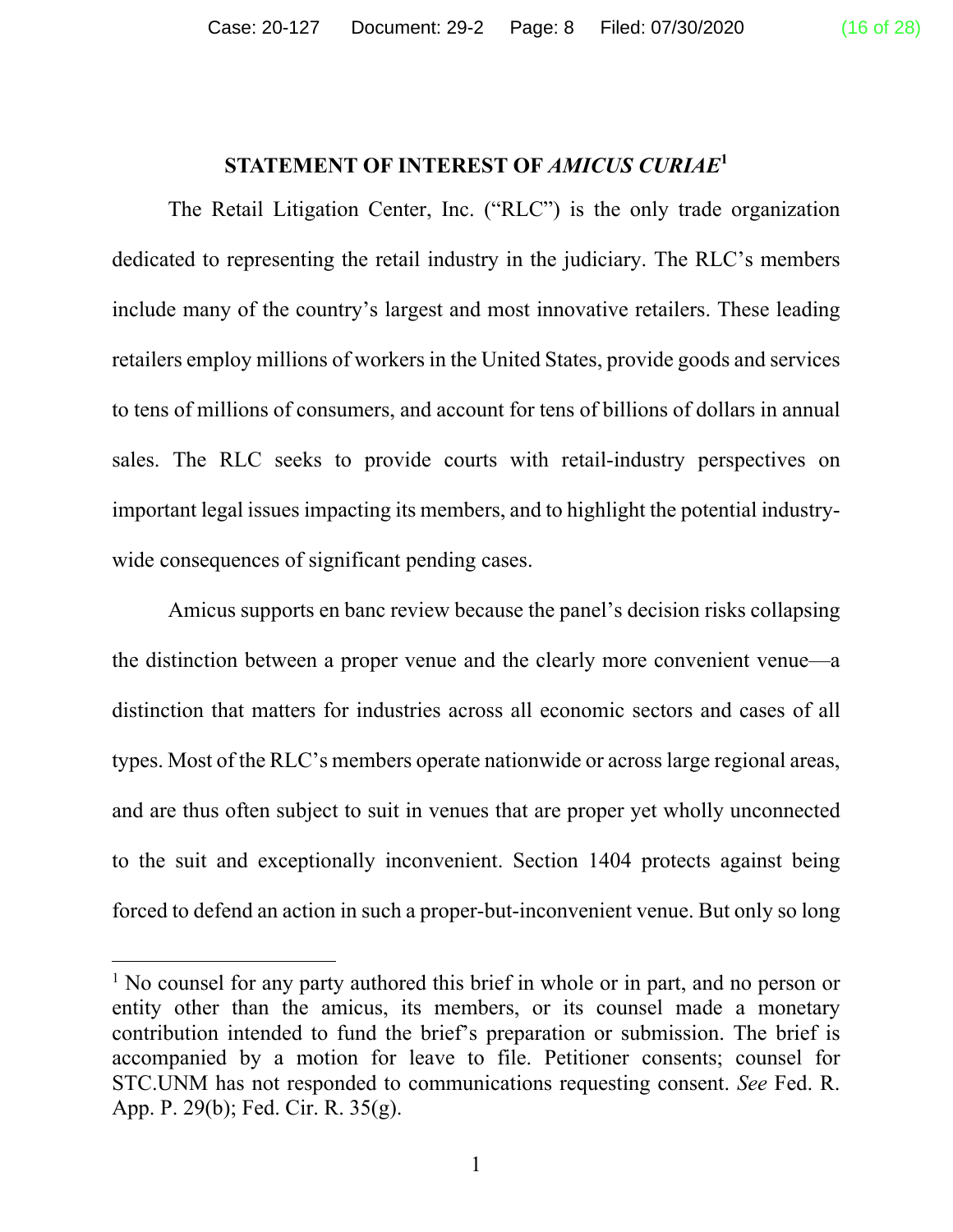as rules are enforced that give primacy to case-specific factors (like witness convenience) and require evidence (not unsupported assertion) to establish a connection between the suit and one of a defendant's many operating locations. By declining to enforce those rules here, the panel opened the door to situations where any proper venue is deemed a convenient-enough one, permitting district courts to disregard proof of a vastly more convenient forum and increasing the incentives for forum shopping.

### **INTRODUCTION AND SUMMARY OF ARGUMENT**

Like other cases where this Court has granted mandamus and ordered transfer, this case features "a stark contrast in relevance, convenience and fairness between the two venues." *In re Nintendo Co. Ltd.,* 589 F.3d 1194, 1198 (Fed. Cir. 2009). The panel's refusal to do so here warrants en banc review. It condones unduly weighting factors that can occur (or be manufactured) in virtually any venue—especially for businesses with nationwide operations—while all but ignoring convenience factors that should be dispositive.

Absent rehearing, perverse incentives will arise for plaintiffs to file multiple suits in the same inconvenient venue, where the presence of co-pending litigation or the judge's view of his or her own case-management efficiency can tip the scales against transfer. The incentives will be all the stronger when district courts are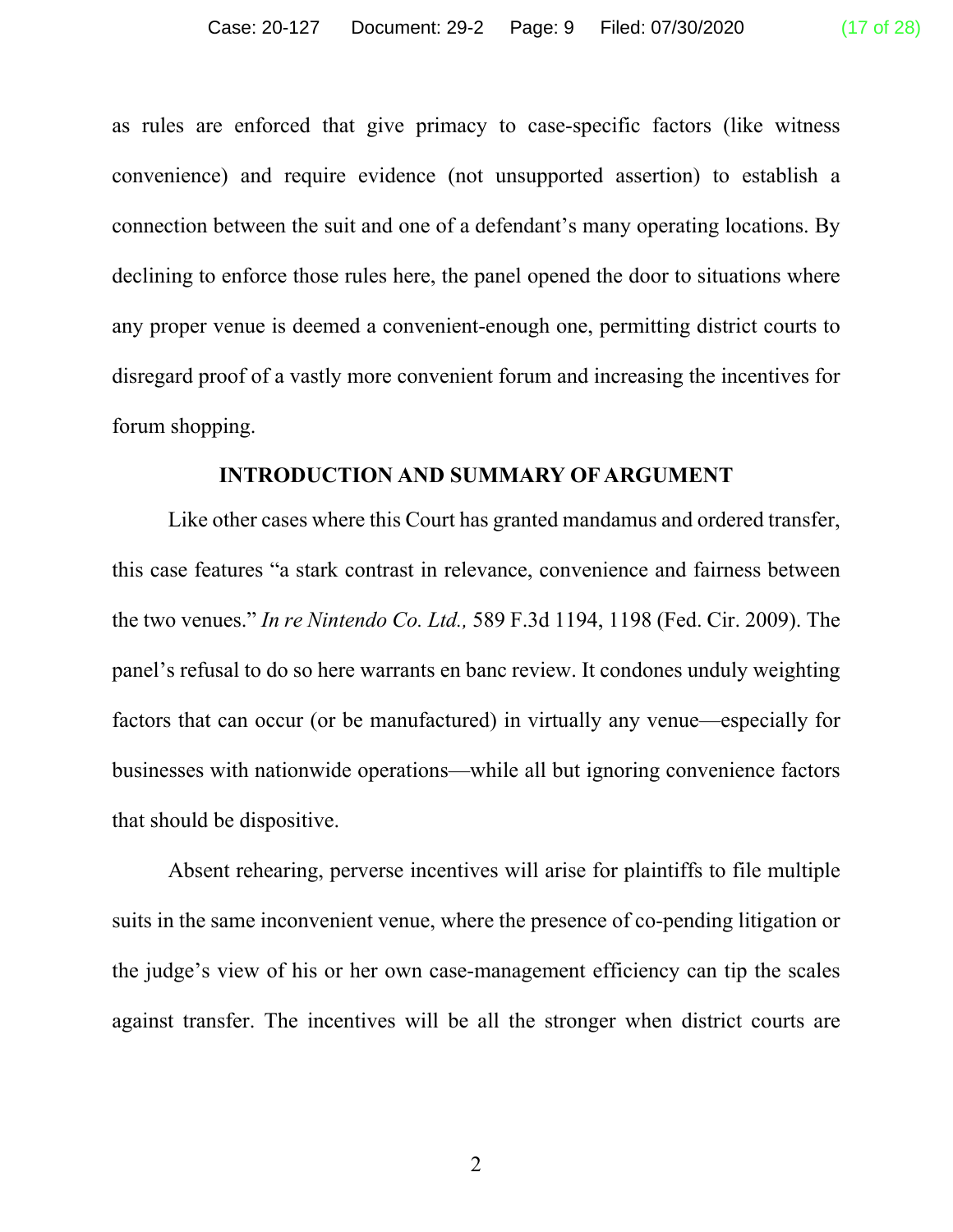permitted to give undue weight to unproven speculation about local interest factors, something that could happen anywhere a nationwide defendant does business.

Plaintiffs have wide-ranging choices under the pertinent venue statutes. Forum shopping can be beneficial, especially for cases involving forum-selection clauses negotiated by sophisticated parties. But where jurisdictions compete for nonconsensual litigation, forum shopping and forum selling can feed off each other, resulting in systemic inefficiencies, high litigation costs, and forced settlements of actions of dubious merit. Under the current ruling, corporate defendants with nationwide operations, like the RLC's members, could be forced to defend against meritless suits in venues that, although technically proper, are vastly more inconvenient. This Court should grant rehearing to honor the promise of §1404(a) and avoid such harms.

#### **ARGUMENT**

## **THE PANEL'S DECISION CONFLATES PROPER VENUE AND CONVENIENT VENUE AND CREATES PERVERSE INCENTIVES FOR HARMFUL FORUM SHOPPING AND FORUM SELLING.**

#### $\mathbf{A}$ . **Rehearing Is Warranted to Keep Section 1404(a)'s Promise.**

A proper venue may still be very inconvenient. That is why the transfer inquiry focuses not only on a defendant's operations in a particular place, but the specific connections between the suit at hand (and its parties, witnesses, and evidence) and the forum. The district court's analysis paid lip service to these principles but effectively upended them. The panel acknowledged that the court

3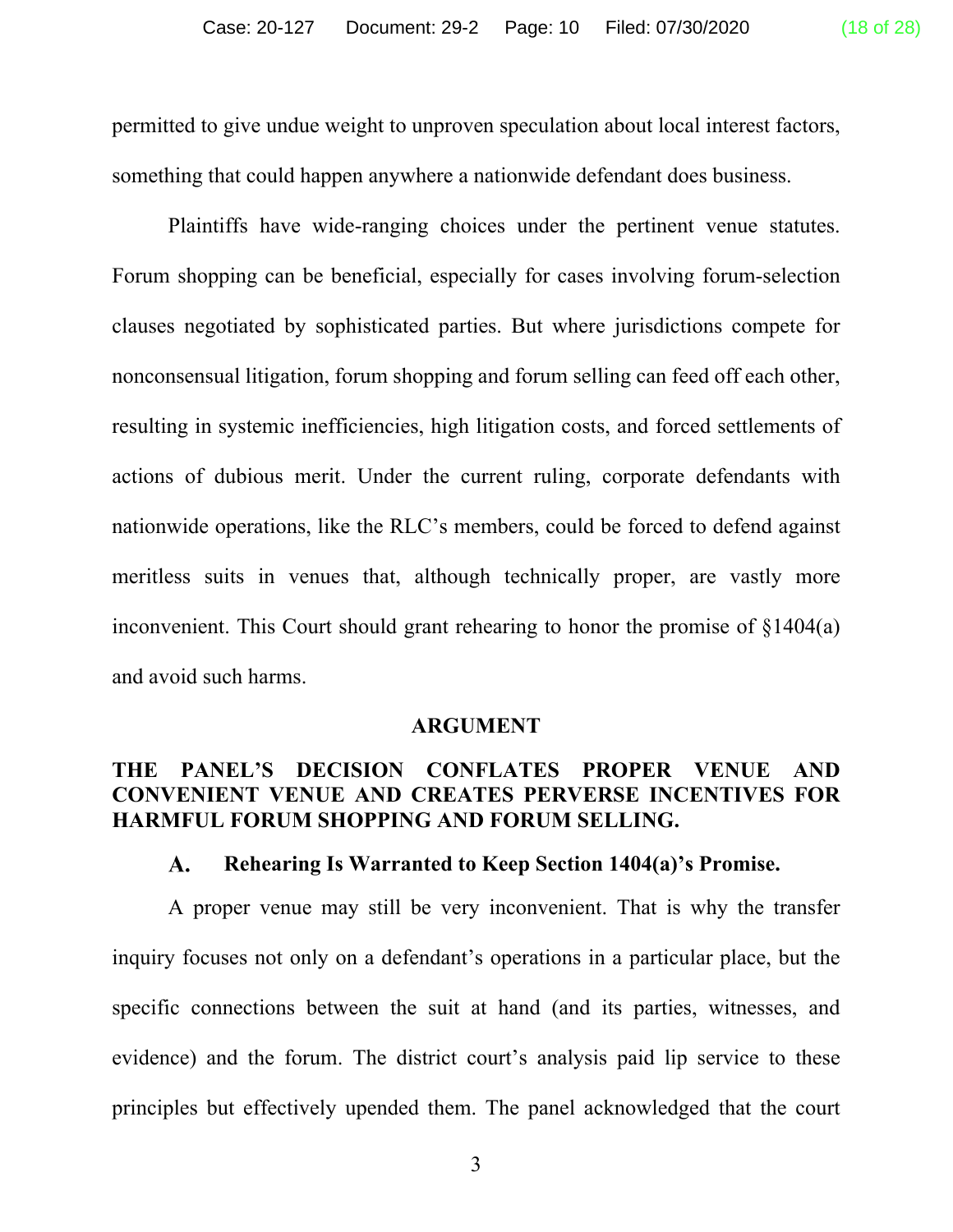committed two legal errors in its analysis. First, the court gave short shrift to party and witness convenience in favor of easily manufactured non-case-specific factors. Second, the court accepted speculation driven by the defendant's mere presence in the forum in lieu of the requisite evidence of suit-related forum connections. But the panel refused to do anything about these errors. The combined result is that Austin's propriety as a venue sufficed to establish its convenience—collapsing the propervenue and transfer inquiries and thereby undermining the transfer remedy created by Congress.

1. "Unlike [challenges to proper venue under] § 1406(a), § 1404(a) does not condition transfer on the initial forum's being 'wrong.'" *Atlantic Marine Const. v. U.S. Dist. Ct.*, 571 U.S. 49, 59 (2013). Instead, it requires only a showing that the transferee venue is "clearly more convenient." *In re Volkswagen of America, Inc.*, 545 F.3d 304, 315 (5th Cir. 2008) (en banc). Section 1404 thus provides a remedy if a plaintiff chooses to sue in a proper but inconvenient forum.

Venue statutes afford plaintiffs options—options that are practically limitless for nationwide businesses—so that they can be "quite sure of some place" to pursue their remedy. *Gulf Oil Corp. v. Gilbert, d/b/a Gilbert Storage & Transfer Co.*, 330 U.S. 501, 507 (1947). "But the open door may admit those who seek not simply justice but perhaps justice blended with some harassment." *Id.* Even where the plaintiff too faces "some inconvenience" there is "temptation to resort to a strategy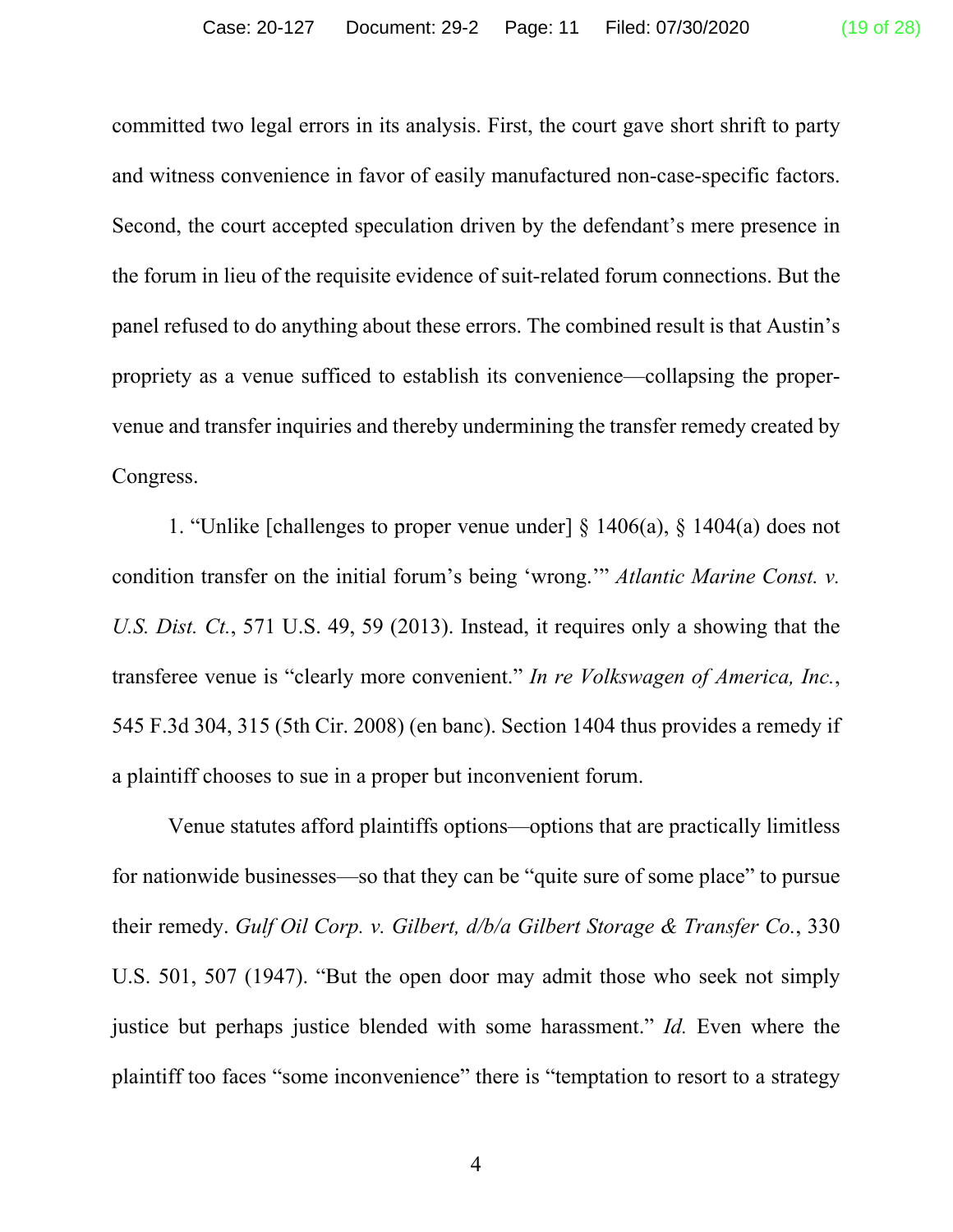of forcing the trial at a most inconvenient place for an adversary." *Id.* That is why the Supreme Court recognized the inherent power of federal courts to dismiss actions filed in inconvenient venues through the doctrine of *forum non conveniens*, before the transfer statute was enacted. *Id.* at 511.

The transfer statute provides courts with a less draconian option than outright dismissal to remedy forum inconvenience. 28 U.S.C. § 1404(a). Congress crafted the relief to be provided "upon a lesser showing of inconvenience" than required for *forum non conveniens* dismissals. *Norwood v. Kirkpatrick*, 349 U.S. 29, 32 (1955); *accord In re Volkswagen*, 545 F.3d at 314.

 2. As Apple explains (Rehr'g Pet. 17-18), under this Court's (and the Fifth Circuit's) precedent for evaluating a transfer motion, the most important factor is witness convenience. "[I]n a case featuring most witnesses and evidence closer to the transferee venue with few or no convenience factors favoring the venue chosen by the plaintiff, the trial court should grant a motion to transfer." *Nintendo,* 589 F.3d at 1198 (collecting cases). Here, *all* identified witnesses were located in California (mostly in the Northern District); none are in Texas (neither Austin nor Waco). Rehr'g Pet. 4-5.

This Court has previously held that even a "substantial number" of witnesses is enough to "weigh substantially in favor of transfer" from Texas to the Northern District of California. *In re Genentech*, 566 F.3d 1338, 1345 (Fed. Cir. 2009). "All"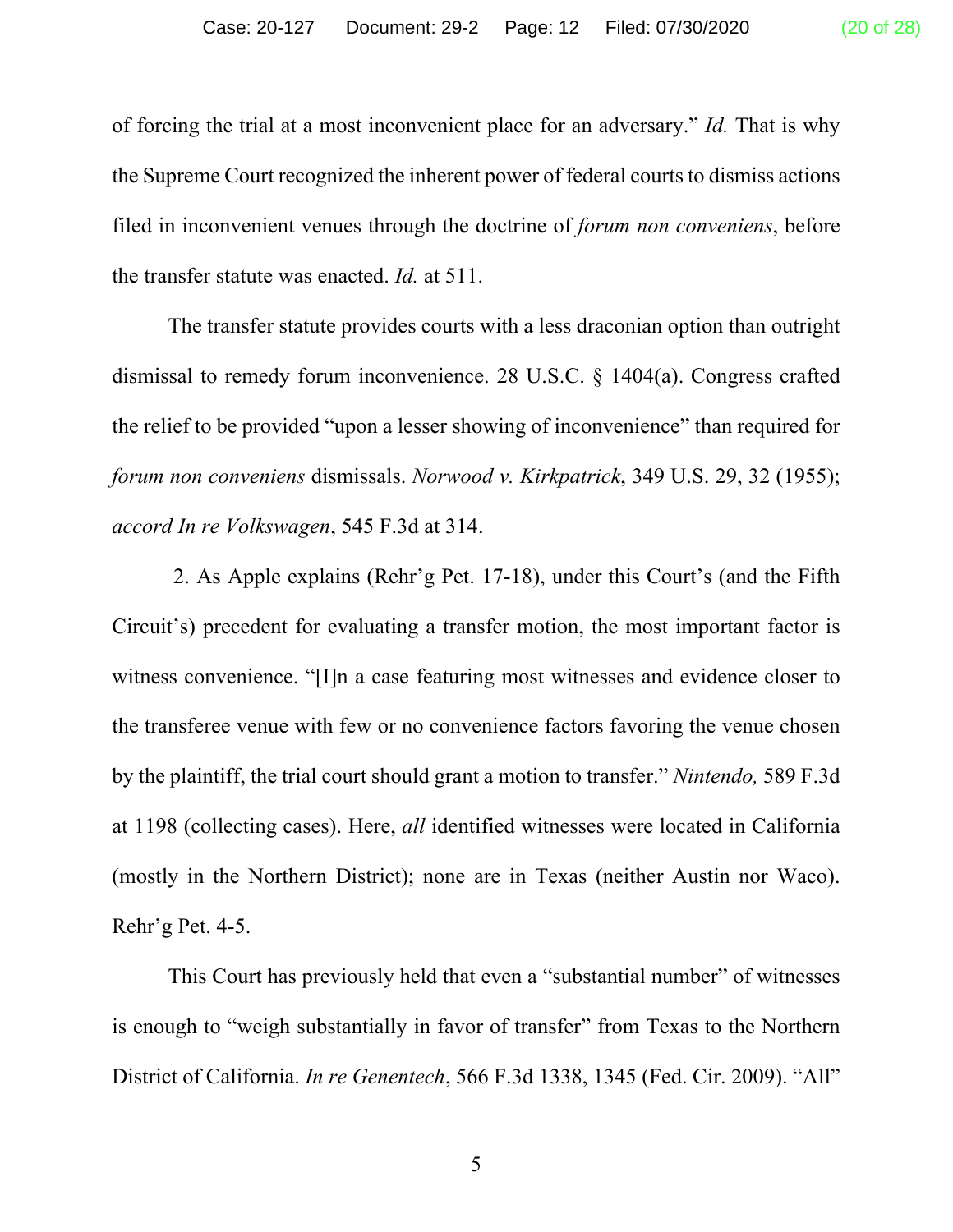certainly qualifies as "substantial." But instead of weighing this case-specific factor "substantially in favor of transfer," *id.*, the district court wholly discounted the

convenience of party witnesses. The panel recognized this legal error yet refused to correct it. Order 5.

The district court compounded its short-shrifting of case-specific factors by overweighting non-case-specific, malleable factors like the presence of co-pending litigation, relative court congestion, and purported local interest related to the speculative participation of an industry group. But under this Court's precedents (until now), such factors are "essentially irrelevant." *Genentech*, 566 F.3d at 1348. Public interest factors should "rarely defeat a transfer motion," *Atlantic Marine*, 571 U.S. at 51, especially when they are easily manufactured, such that they could effectively be present anywhere. Filing a multitude of cases to tip the scales against transfer through co-pending litigation is precisely the sort of "deliberate conduct of [the] party favoring trial in [the] inconvenient forum" that should not count. *See Van Dusen v. Barrack*, 376 U.S. 612, 624 (1964). Finding local interest based in part on the headquarters location of an industry group with no demonstrated relevance to the specific allegations, Rehr'g Pet. 5, offers an easily-replicated gambit to plaintiffs filing suit in any venue housing a trade association or other organization that has even a remote relation to the case.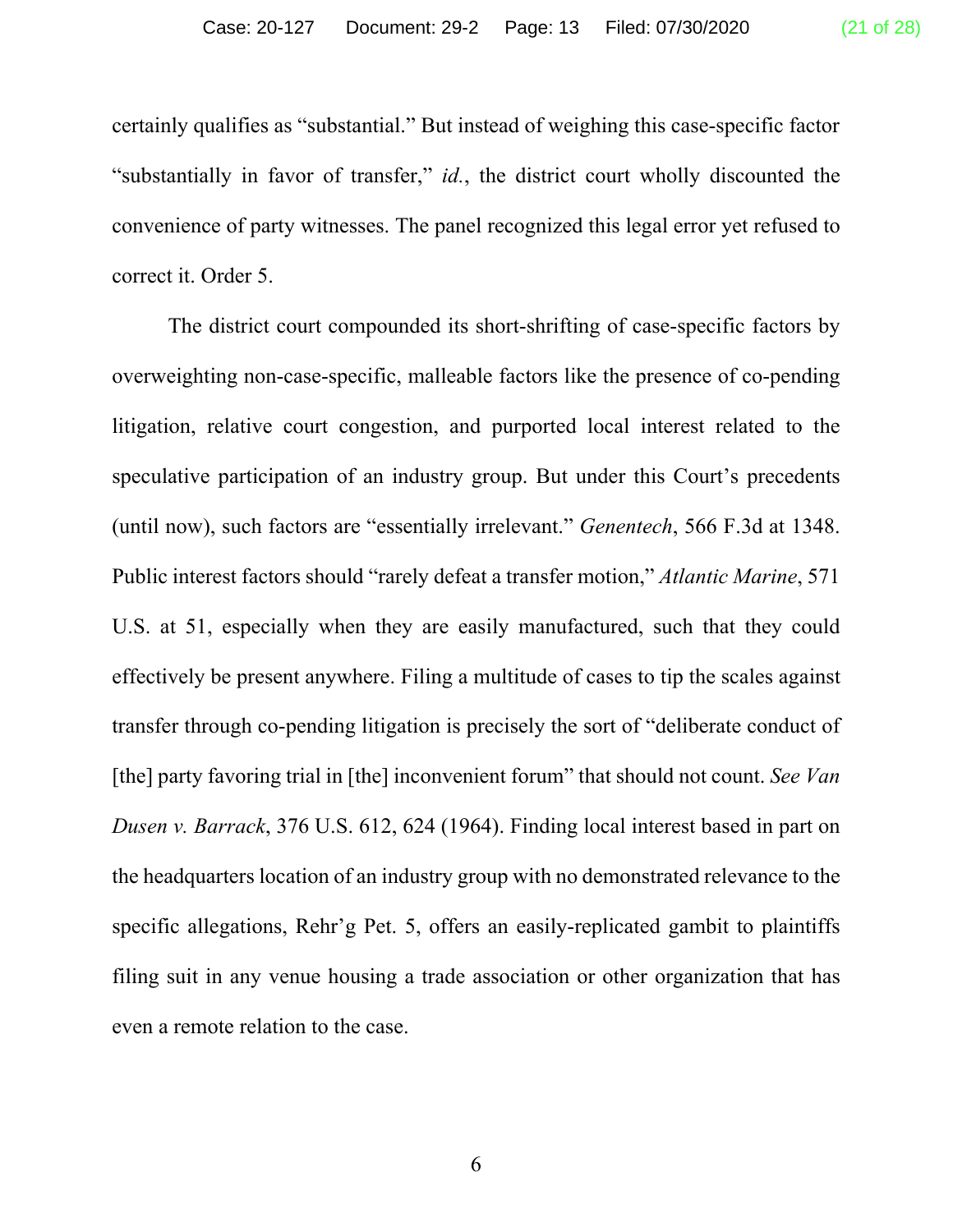When demonstrated suit-related factors like the locations of witnesses and evidence are stacked against these ephemeral and manipulable considerations, the outcome should not be close. Under *Genentech* and countless other decisions, the Northern District of California is "clearly more convenient" than the Western District of Texas—whether Waco, where plaintiffs filed, or Austin, the marginallylesser-of-two-evils venue that was the focus of argument below. Rehr'g Pet. 9-10.2 Section 1404(a) demands an "individualized, case-by-case consideration of convenience and fairness," *Van Dusen*, 376 U.S. at 622, that eschews reliance on makeweight factors that can be ginned up in practically any location.

3. The panel also declined to correct the district court's unsupported findings about Austin's relationship to the controversy—even while acknowledging the district court erred by drawing all inferences in favor of plaintiffs. Order 4-5. Placing a thumb on the scale against transfer, the district court relied on a job posting for Apple's Austin office and unsupported assertions that some Texas representative of an Austin-based industry group might testify. Order 2-3. By refusing to correct this analysis despite acknowledged legal error, the panel decision permits a defendant's employees in the transferor venue (or even an unidentified possible future employee)

<sup>2</sup> Amicus agrees that a defendant's acknowledgement that a marginally-less-worse forum would be preferable—in the event of the denial of its plainly warranted transfer request—does not undermine the clear abuse of discretion in denying the transfer. *See* Rehr'g Pet. 8-13.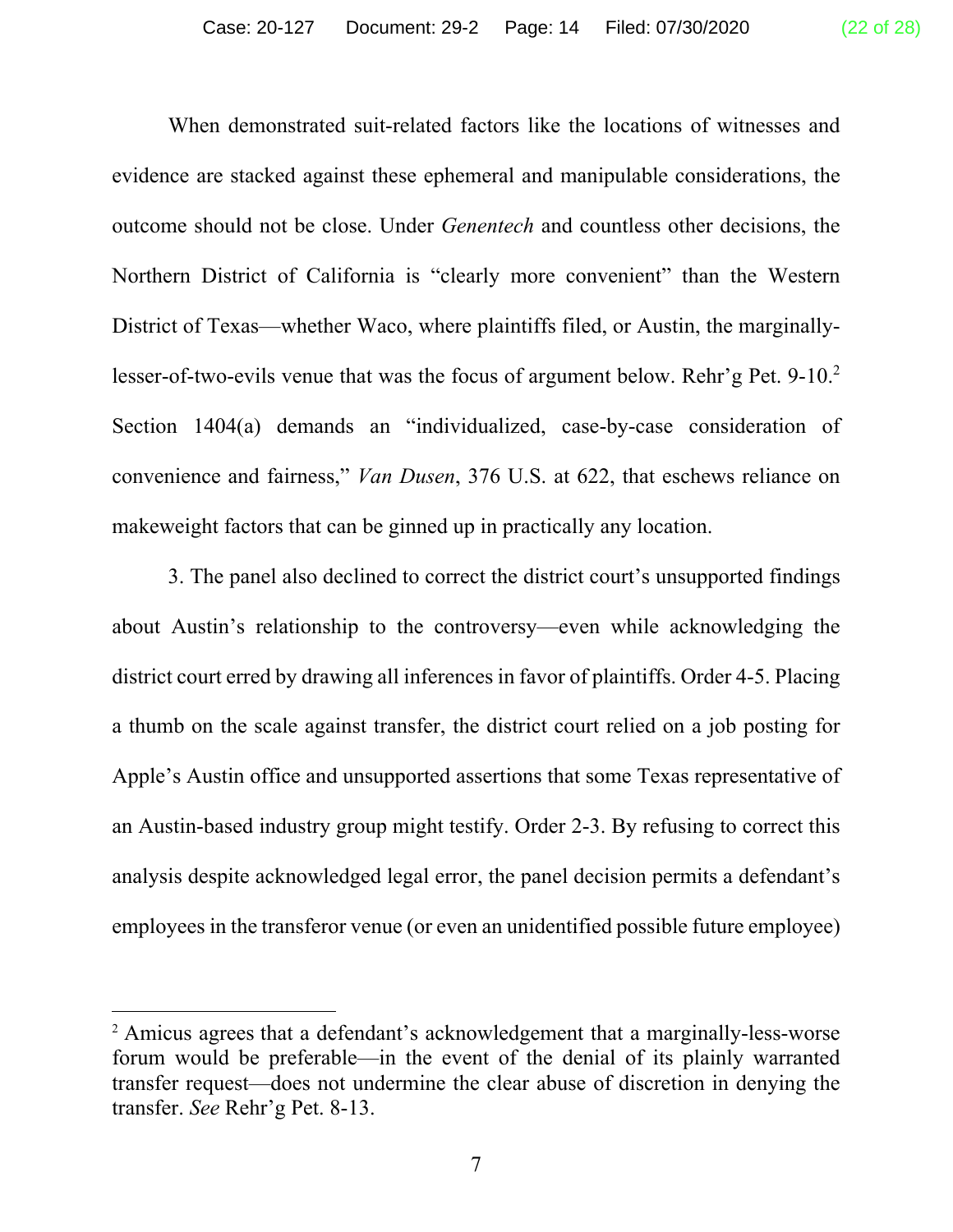to count as a relevant transfer-defeating contact despite no demonstrable connection to the underlying dispute. Under this approach, any contact that makes venue proper could also generate "local interest" weighing against transfer, no matter how attenuated the connection to the suit at hand.

Deferring to factually unsupported findings of some de minimis local connection will widely disrupt a defendant's right to transfer to a more convenient forum. Venue is triggered wherever a defendant has a "regular and established place of business." *In re Cray Inc.*, 871 F.3d 1355, 1361-1362 (Fed. Cir. 2017). Retailers are thus potentially subject to venue wherever they have brick and mortar stores that sell purportedly infringing objects.<sup>3</sup> If speculation about unidentified and nonexistent witnesses can displace a concrete showing of convenience, a mere showing of proper venue can effectively block transfer to a far more convenient venue.

The district court's ruling—now blessed by the panel despite its legal errors thus yields a roadmap that future district courts can use to shield a patently erroneous refusal to transfer. Factors defeating transfer can be discovered in most proper venues, particularly when erroneous presumptions are applied, and paying lip service to all the transfer factors suffices—even if "essentially irrelevant" factors are

<sup>3</sup> The general federal venue statute, § 1391(b) is even broader. *See generally TC Heartland LLC v. Kraft Grp. Food Brands LLC*, 137 S. Ct. 1514 (2017).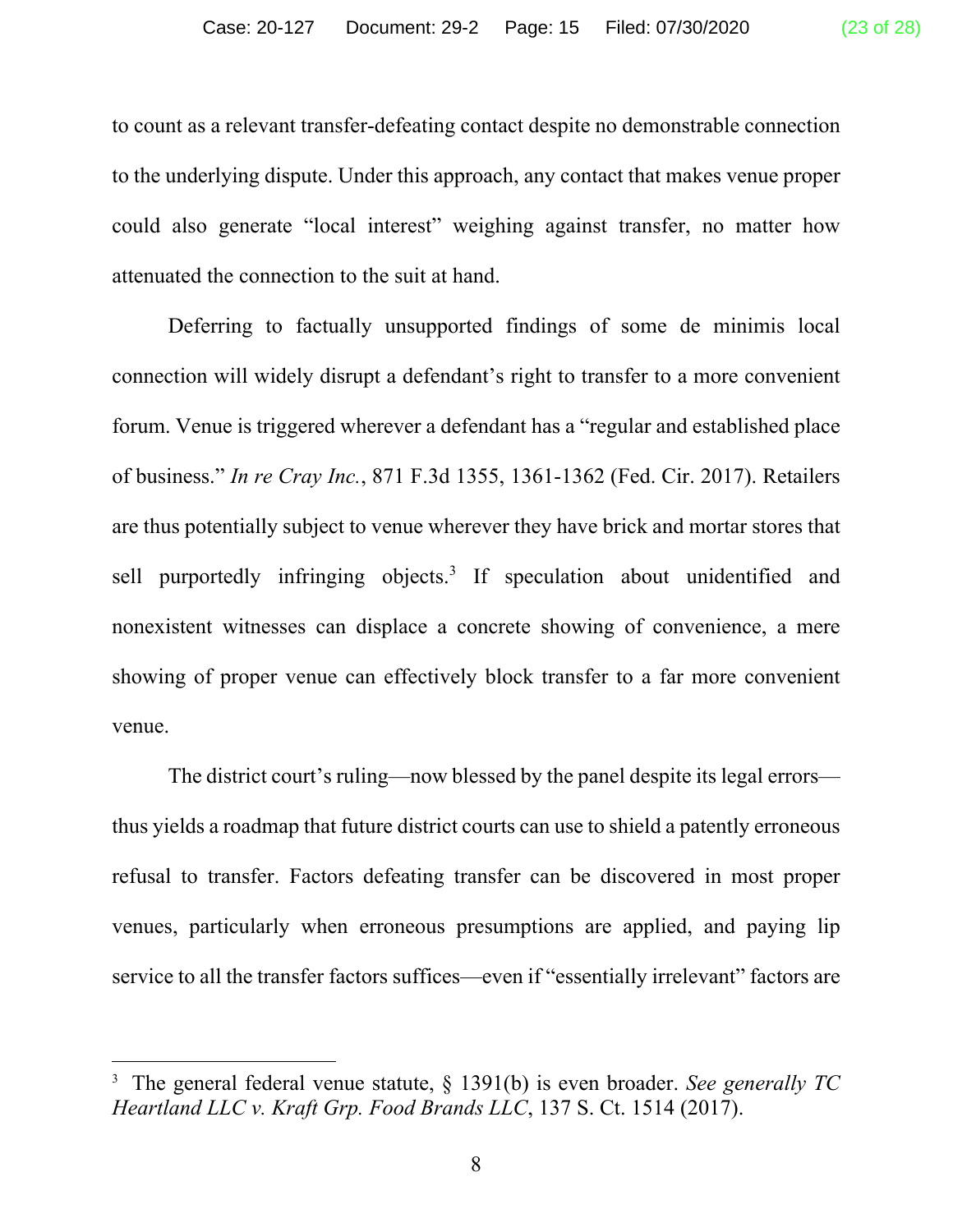prioritized over case-specific factors that are supposed to be paramount. For businesses with a large national presence, Congress's goal of fair consideration of transfer to a clearly more convenient venue will be rendered a nullity.

#### **B. Incentives for Harmful Forum Shopping and Forum Selling Will Arise Absent a Grant of Rehearing to Confirm the Clear Propriety of Transfer Here.**

Absent course correction from the en banc Court, the panel's endorsement or at least failure to correct—the district court's reliance on easily manipulated noncase-specific factors will create perverse incentives for forum shopping and forum selling. Mandamus is thus appropriate given the issue's "importan[ce] to 'proper judicial administration.'" *In re BP Lubricants USA Inc.,*637 F.3d 1307, 1313 (Fed. Cir. 2011) (quoting *LaBuy v. Howes Leather Co.*, 352 U.S. 249, 259–60 (1957)).

"The power to defeat a transfer to the convenient federal forum should derive from rights and privileges conferred by federal law and not from the deliberate conduct of a party favoring trial in an inconvenient forum." *Van Dusen*, 376 U.S. at 624. In *Van Dusen*, the Supreme Court liberally construed § 1404(a) in favor of transfer, holding that the range of eligible transferee jurisdictions was limited only by the generous federal venue provisions, not by state law restrictions. *Id.* Similarly, procedures created in the transferor forum to attract and retain more cases—a phenomenon known as forum selling—should not be allowed to defeat transfer. Section 1404(a) exists not to reward harassing conduct, but to mitigate the costs and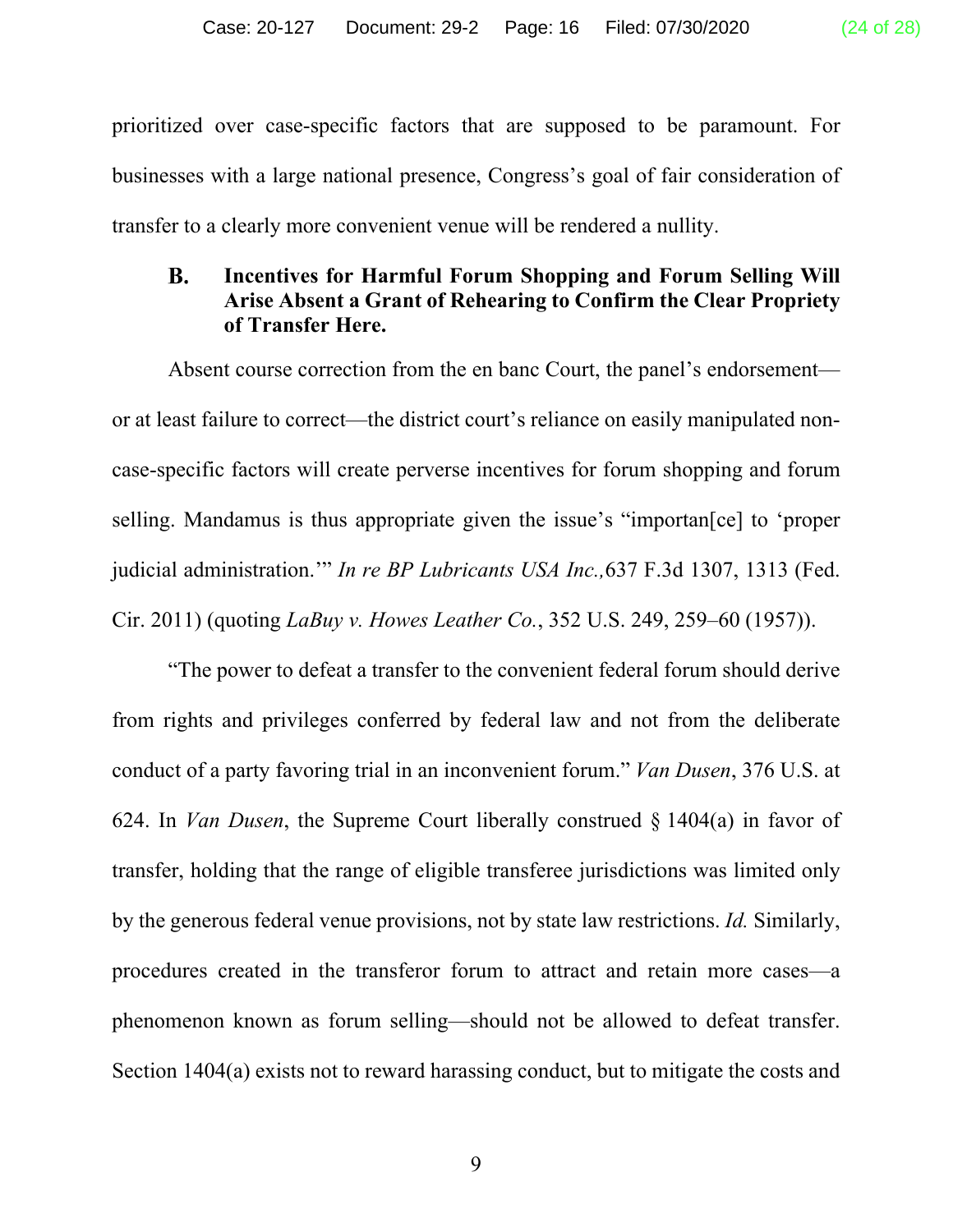unfairness of having to litigate in an inconvenient forum. Contrary to Congress's intent, the rulings below break that promise of efficiency and convenience.

Parties can engage in forum shopping for many beneficial reasons, including seeking a more convenient forum or one with perceived subject-matter expertise or a smaller docket. Courts can compete for cases by offering those attributes, with resulting societal benefits, as when sophisticated parties agree to forum-selection clauses to resolve contract disputes. *See* Daniel Klerman & Greg Reilly, *Forum Selling*, 89 S. Cal. L. Rev. 241, 244-245 (2016). But "empirical evidence strongly suggests that many patent plaintiffs engage in forum shopping for the purpose of choosing a forum that is biased in their favor." Brian L. Frye & Christopher J. Ryan, Jr., *Fixing Forum Selling*, 25 U. Miami Bus. L. Rev. 1, 8 (2016). This phenomenon is not unique to patent litigation. Some jurisdictions encourage specific types of litigation by targeted forum selling. *See* Klerman & Reilly, *Forum Selling*, *supra*, at 285-298 (describing forum selling for nonconsenual litigation in other contexts, including mass torts and bankruptcy). The result can be the distortion of "rules and practices relating to case assignment, joinder, discovery, transfer, and summary judgment in a pro-patentee (plaintiff) direction." *Id.* at 243.

Rehearing will discourage cycles of harmful forum shopping that feeds forum selling. In upholding a clearly erroneous transfer denial, from a court with a stated interest in attracting more plaintiffs, the panel's decision paves the way for potential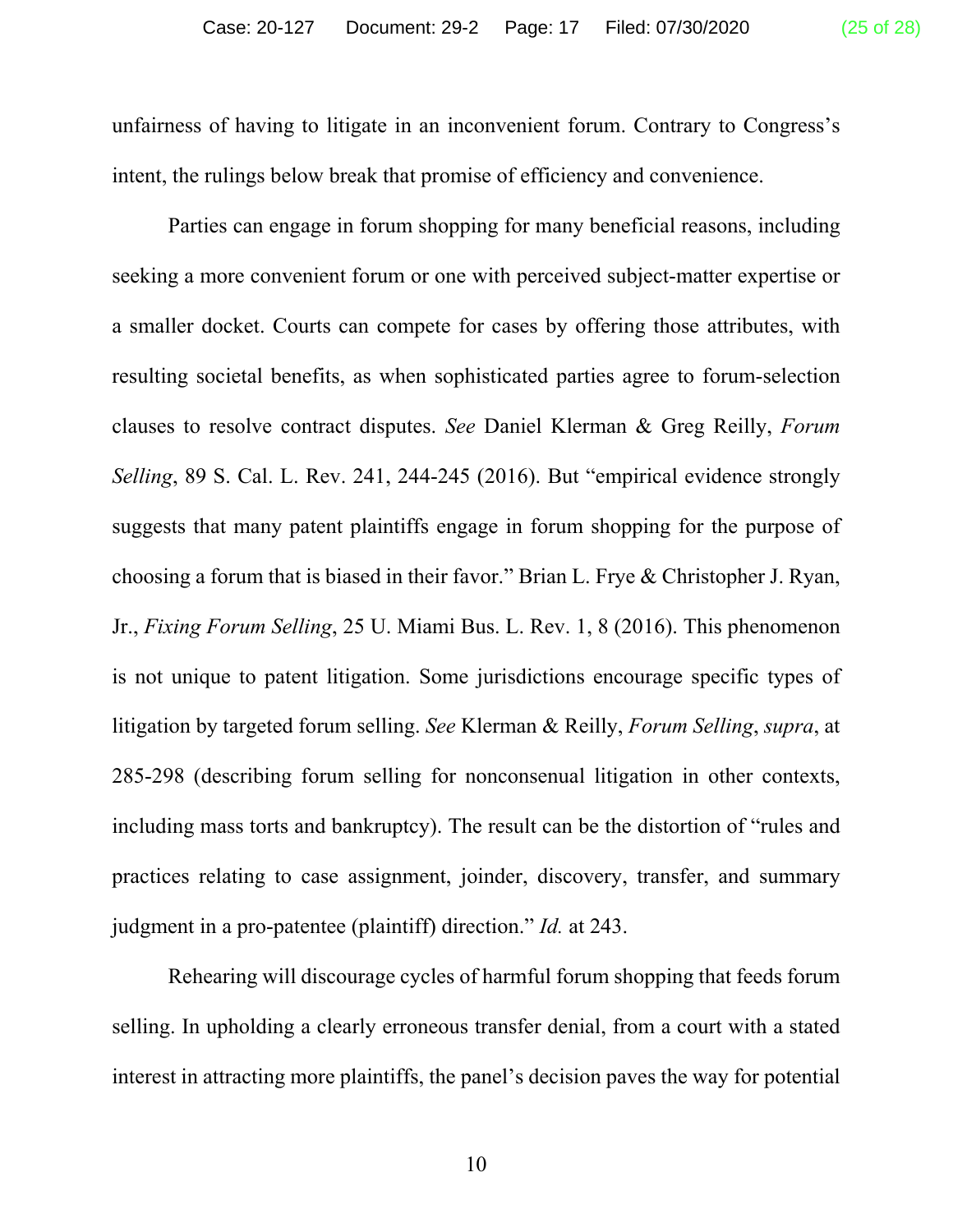abuse. *See generally*, J. Jonas Anderson, *Reining in a Renegade Court:* TC Heartland *and the Eastern District of Texas*, 39 Cardozo L. Rev. 1569 (2018); Josh Landau, *Meet the Western District of Texas—NPEs Certainly Have*, Patent Progress (May  $27, 2020$ <sup>4</sup>

The Court should grant rehearing and grant the petition for mandamus to evenhandedly serve the convenience of the parties and the "interests of justice," as § 1404(a) demands, and to send a strong signal to district courts and parties alike that transfer to a "clearly more convenient" forum cannot be thwarted by "essentially irrelevant" factors buoyed by flawed legal presumptions.

### **CONCLUSION**

The Court should grant rehearing en banc.

Dated: July 30, 2020 Respectfully submitted,

By: */s/ Ruthanne M. Deutsch* 

 Ruthanne M. Deutsh Hyland Hunt DEUTSCH HUNT PLLC

Counsel for *Amicus Curiae* Retail Litigation Center, Inc.

<sup>4</sup> *Available at* https://www.patentprogress.org/2020/05/27/meet-the-western-districtof-texas-npes-certainly-have/.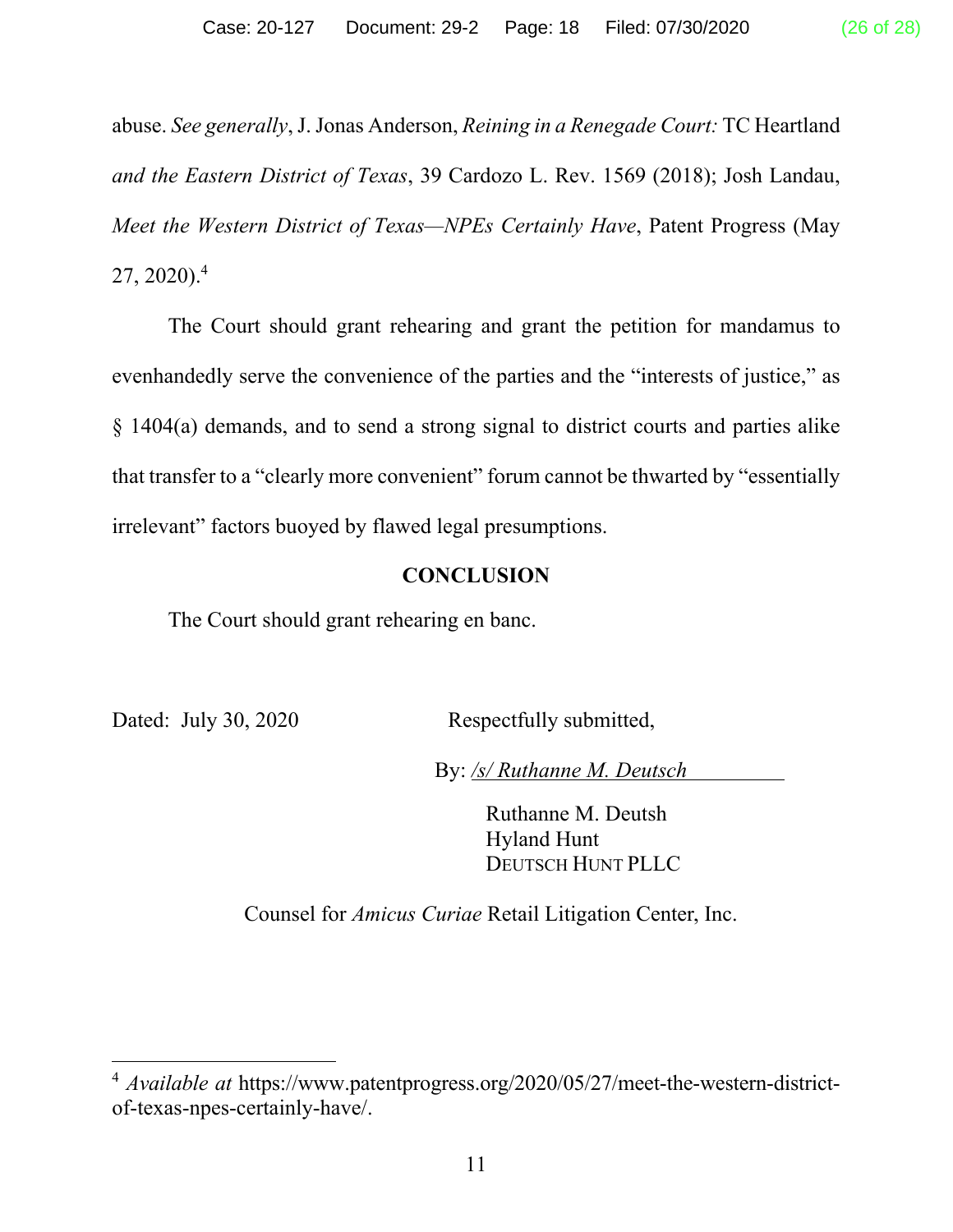### **CERTIFICATE OF COMPLIANCE**

As called for by Federal Rule of Appellate Procedure 32(g) and Federal Circuit Rule 32(b), the undersigned hereby certifies that this brief complies with the type-volume limitation of Federal Rule of Appellate Procedure 29(b)(4) and Federal Circuit Rule 35(g).

1. Exclusive of the exempted portions of the brief, as provided in Federal Rule of Appellate Procedure 32(f) and Federal Circuit Rule 32(b), the brief contains 2475 words.

2. This brief has been prepared in proportionally spaced typeface using Microsoft Word 2016 in 14-point Times New Roman font. As permitted by Federal Rule of Appellate Procedure  $32(g)$ , the undersigned has relied on the word count feature of this Microsoft Word in preparing this certificate.

Dated: July 30, 2020 /s/ Ruthanne M. Deutsch Ruthanne M. Deutsch